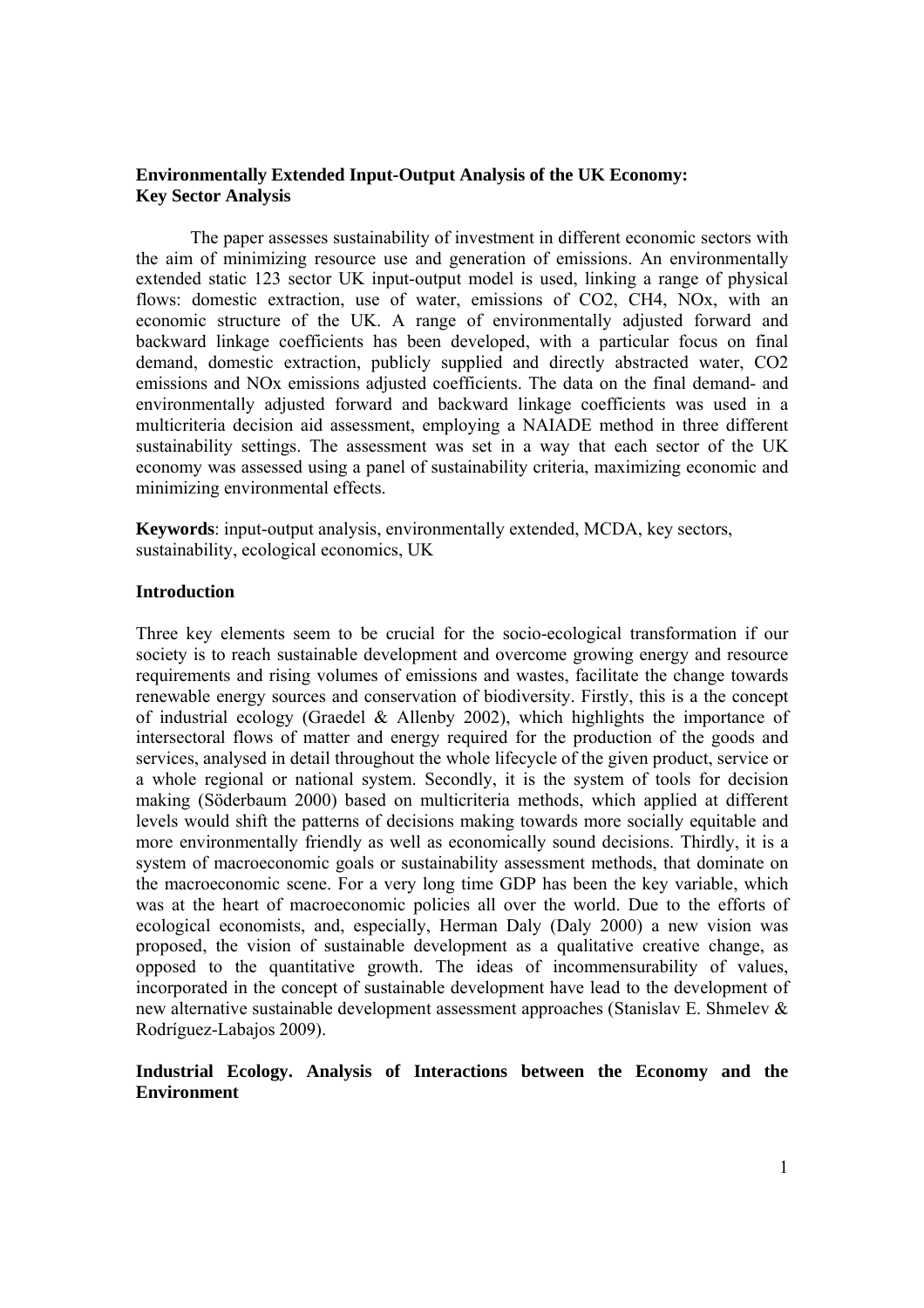The concept of industrial ecology emerged in several places independently, which is . excellently described in two historical overviews of the development of this field (Fischer-Kowalski 1998) and (Fischer-Kowalski & Hattler 1998). The idea of industrial ecology was first proposed by Watanabe in a project, devoted to the study of resource dependency of the Japanese economy (Faye Duchin & E. Hertwich 2003), and a little later Robert Ayres independently developed the principles of this emerging discipline (Ayres R. U. 1978), (Ayres R.U.; Simonis U. 1994), (Ayres R.U.; Ayres L. 2002). The latter has been one of the true pioneers in the field of analysis of economy-environment interactions: a formal mathematical framework for tracing residual flows in the econonomy was offered in (Robert U. Ayres & Kneese 1969), ideas of a stationary state economy were explored in (Robert U. Ayres & Kneese 1971), the ideas on the interaction between economy and the environment resulted in the solid book (Ayres R.U. et al. 1970). These ideas were clearly influenced by the work of Wassily Leontief in the field of inputoutput analysis of the USA economy (Leontief 1936), (Leontief 1949), (Leontief 1952), see Table 1, and especially by the environmentally extended applications of the inputoutput analysis to appear in (Leontief 1970), (Leontief 1974) (Leontief 1977a). Leontief built a conceptual link between the structure of the economy and the interdependent economic sectors and the environmental impacts of economic activity, namely CO emissions.

 Different countries started to develop input-output tables since the publication of the first balance of the national economy of the USSR and its subsequent criticism by Leontief (Table 1). Tables for USA (1919, 1929, 1947) followed. Later Norway (1948), the Netherlands (1948), Japan (1951) and the UK (1954) joined the process. With a little delay, Hungary (1957), Poland (1957), USSR (1959) and Brazil (1959) continued the trend. The resolution of the input-output tables varied significantly: if the first tables for the USA contained 44 and 41 sectors respectively, the Netherlands – 35 sectors; it was soon realized that increasing the amount of detail allows unprecedented capacity to understand and manage the complexity of intersectoral linkages. Subsequently tables for the USA included 400 sectors, Japan – 399 sectors; Estonia – 239 sectors; Lithuania – 239 sectors; Belorussia (500 sectors).

The first tables to appear in the USSR after the WWII, including the tables for Estonia, Latvia and Lithuania (239 sectors, 1961) have been described in (Jasny 1962) and (Kossov 1964). The first Dutch input-output tables to appear have been reviewed by (Rey & Tilanus 1963), the first international comparative analysis of the economies of the USA, Japan, Norway, Italy, Spain using input-output tables was offered by (Simpson  $\&$ Tsukui 1965).

The environmentally extended input-output applications started to develop in the 1970s following the original publication by Leontief and covered the following issues: energy and the environment (Carter 1974), (Carter 1976), (Herendeen & Tanaka 1976), (J. L. R. Proops 1977), (Park 1982), (Proops 1984), (Gay & John L. R. Proops 1993), (Polenske & Lin 1993); materials balance and materials flows (F. Duchin 2004), (Giljum 2004), (Hoekstra R. 2005), (Tukker et al. 2009), (Suh S. (Ed) 2009); water (Anderson & Manning 1983), (Lenzen M. & Foran B. 2001), (L. Wang et al. 2005), (Dietzenbacher & Velázquez 2007), (Lenzen 2009), (H. Wang & Y. Wang 2009); waste (Leontief 1977b), (Faye Duchin 1990), (Faye Duchin 1994), (Nakamura 1999), (Nakamura & Kondo 2002), (Kondo & Nakamura 2005), (Nakamura & Kondo 2006) and the environmental policy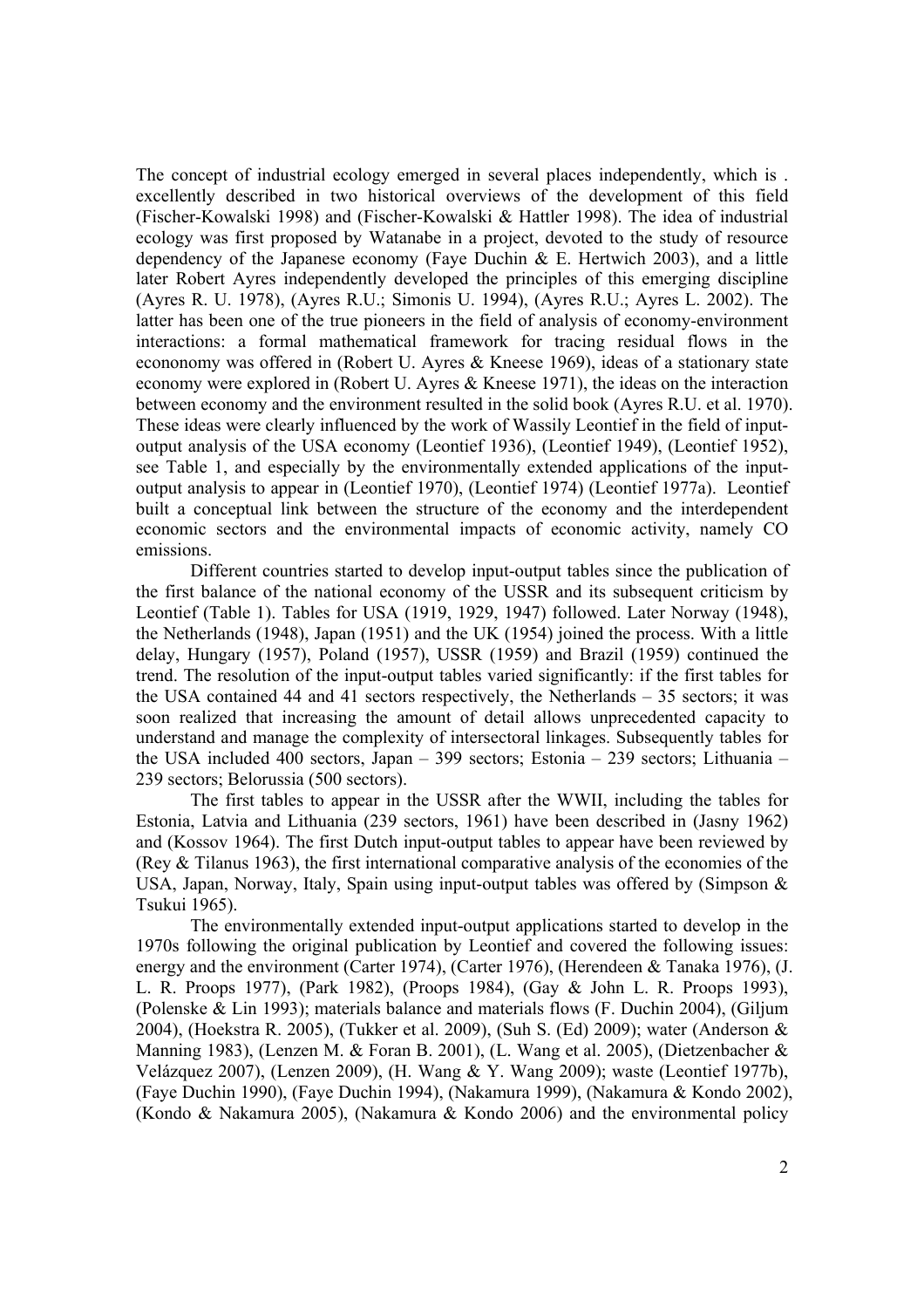analysis (Gutmanis 1975). The UN global model project has significantly stimulated interest to the analysis of the environmental consequences of economic development and effects of technological innovation (Leontief 1977), (R.U. Ayres & Shapanka 1976), (Petri 1977), (Carter & Petri 1979) (Leontief & Faye Duchin 1986). Substantial projects focused on the application of input-output analysis to national economies for policy analysis have been started in various countries including the UK (Barker et al. 1980), (Barker 1981), (Stone 1984). Dynamic input-output analysis has become one of the most interesting subjects of economic research (Vogt et al. 1975), (F. Duchin & Szyld 1985), (Raa 1986). Environmentally extended input-output analysis of the changes in the world economy has been carried out by (Leontief & Faye Duchin 1986), (Faye Duchin 1986), (Fontela 1989), (Schäfer & Stahmer 1989),. Later, this framework was extended to include material flows (Duchin, 2004), other pollutants (Faye Duchin 1994), (Faye Duchin 1998) and different types of waste (Nakamura, 1999). The most recent applications of extended input-output analysis today include an environmental key sector analysis by Manfred Lenzen (Lenzen, 2001), and econometric extended-input-output models of the UK and the European Union (Barker, Ekins et al. 2007), (Barker, Junankar et al. 2007).



Figure 1. Economy-Environment Interdependence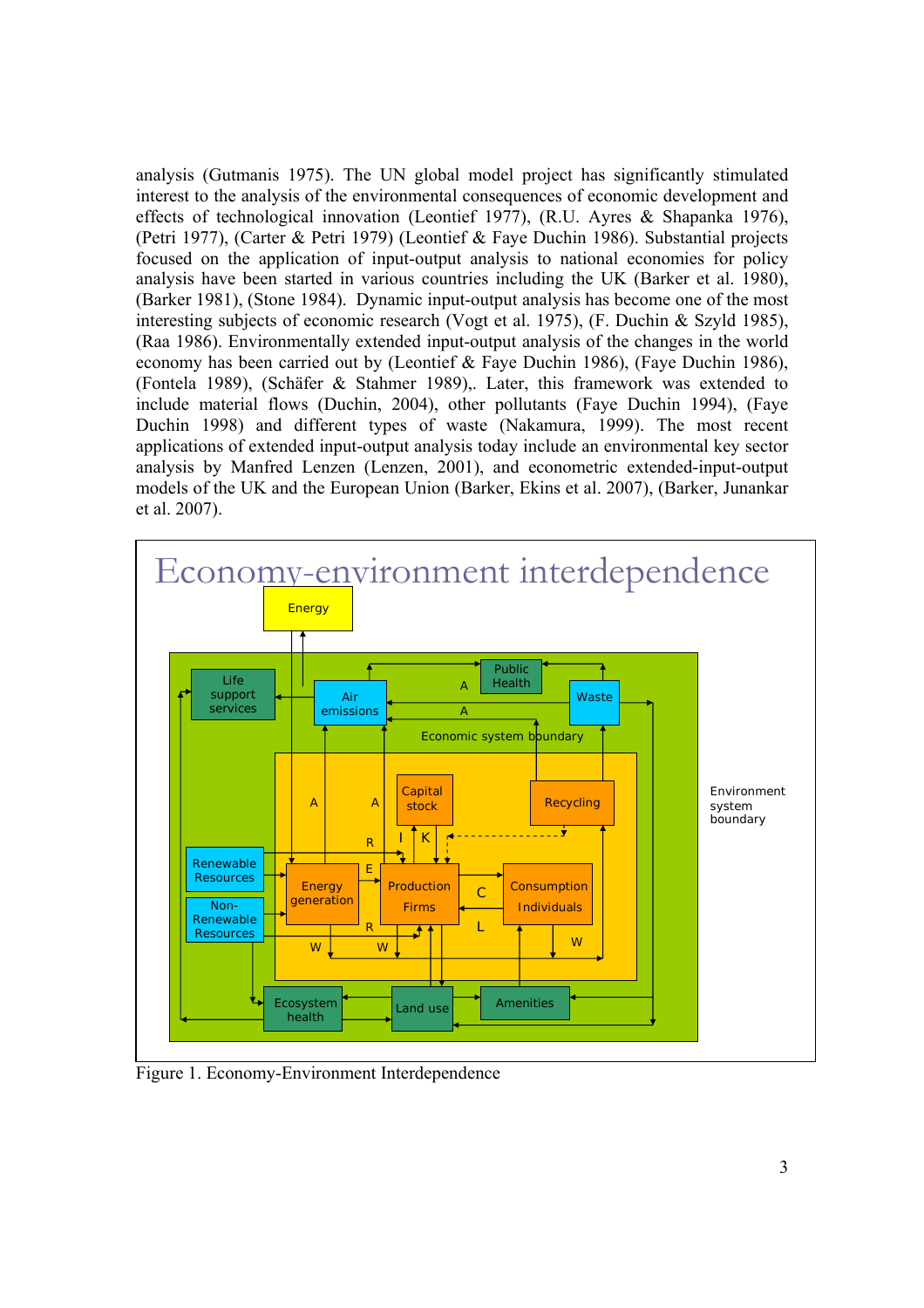Figure 1 contains schematic description of material and energy flows in the national economy. The outer light green box depicts the boundaries of the environment system, with a yellow box "Energy", responsible for the transfer of solar energy to ecosystems and humans. The inner dark yellow box represents the economic system, forming the part of a wider environmental system, and constrained by the limitation of the environmental system. The principle of embeddedness of the economic system into the environmental system became the subject of considerable debate and a lot of attention from such pioneers of ecological economics as Herman Daly ((Daly 2000)). The dark ochre boxes represent fundamental economic activities, such as energy generation, production, consumption, accumulation of capital stock and recycling, a new type of economic activity, designed to bring economic systems closer to the sustainable path and emulate the natural ecological metabolic processes. Light blue boxes in the chart represent the stocks of renewable and non-renewable resources taken from the natural environment and emissions and waste emitted to the environment as a result of the functioning of the economic system. Emissions to water and some other factors are not considered here for the sake of simplicity. The dark green boxes situated outside of the economic system represent the key factors that should be taken in the account, when analyzing the future development of the economy: life support services, ecosystem services, public health, visual and other amenities, and land use generally. It is a very rough classification of the types of impacts that could be adjusted in each individual case. It was successfully applied to the analysis of the sustainability of the regional waste management systems (S.E. Shmelev & Powell 2006). When such a range of aspects of the development of a given regional or a national system is considered, it seems desirable to use special multicriteria methods to support decisions at all levels of the decision making process, which will be covered in the next section of the paper.

| - - - <b>-</b><br><b>Country</b> | <b>Year, Referring To</b> | <b>Number of Sectors</b>              |
|----------------------------------|---------------------------|---------------------------------------|
| <b>USSR</b>                      | 1923/24                   | 12 sectors                            |
| <b>USA</b>                       | 1919                      | 44 sectors                            |
| <b>USA</b>                       | 1929                      | 41 sector                             |
| <b>USA</b>                       | 1947, 1958, 1963          | 400 sectors, 480 intermediate sectors |
| <b>Norway</b>                    | 1948                      | 175 sectors                           |
| <b>Netherlands</b>               | 1948-1957                 | 35 sectors                            |
| Japan                            | 1951, 1973, 1976          | 399 intermediate sectors (2005)       |
| UK                               | 1954, 1961                | 123 intermediate sectors              |
| <b>Hungary</b>                   | 1957                      | 40 sectors                            |
| Poland                           | 1957                      | 20 sectors                            |
| <b>USSR</b>                      | 1959                      | 83 sectors                            |
| <b>Brazil</b>                    | 1959                      | 32 sectors                            |
| <b>Brazil</b>                    | 1969, 1970                | 87 sectors                            |
| <b>Estonia</b>                   | 1961                      | 239 sectors                           |
| Lithuania                        | 1961                      | 239 sectors                           |
| Canada                           | 1961                      | 250 industries                        |
| <b>Belorussia</b>                | 1962                      | 500 sectors                           |

Table 1. Input-Output Tables Published in World Countries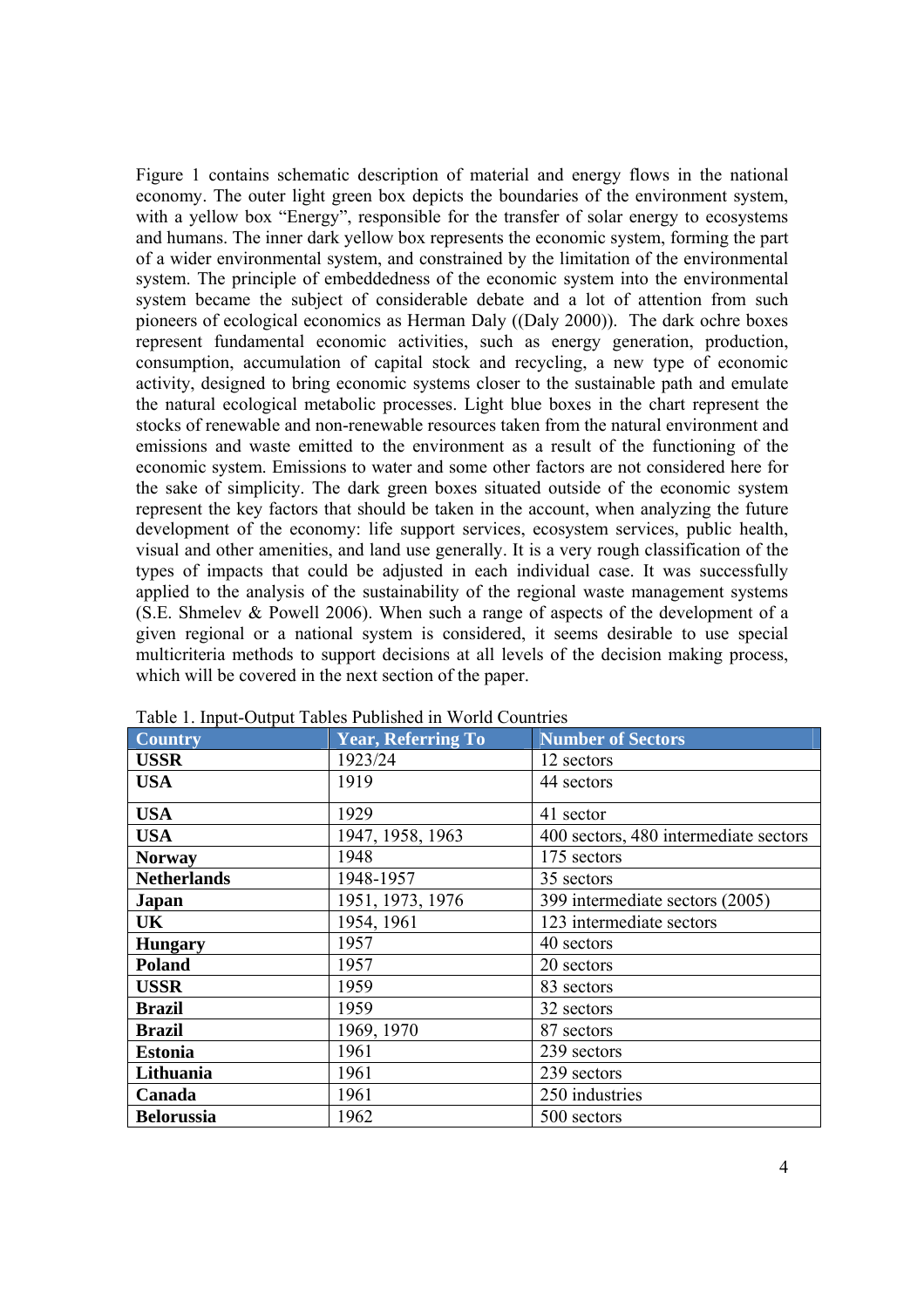| China            | 1973             | 61 sector,      |
|------------------|------------------|-----------------|
| China            | 1997             | 124 commodities |
| <b>Australia</b> | 1974             | 135 sectors     |
| <b>OECD</b>      | 1972, 1977, 1982 | 48 sectors      |

In his pioneering article Lenzen (Lenzen 2003) introduced the concept of environmentally important paths, linkages and key sectors in the macroeconomic framework. Historically Rasmussen was the first one to introduce the concept of forward and backward inter-industry linkages as measures of structural interdependence (Rasmussen 1956), (Hirschman 1958), (Hewings et al. 1989), (Sonis et al. 1995), and (Sonis & Hewings 1999). Lenzen (Lenzen, 2003) for the first time introduced the idea of an environmentally adjusted forward and backward inter-industry linkages. In this paper such an approach is taken one step further and applied to the environmentally extended input-output model of the UK economy, comprising 123 sectors and additional flows of domestically extracted materials, directly abstracted and publicly supplied water and emissions of  $CO<sub>2</sub>$ , NH<sub>4</sub>, NO<sub>x</sub>. Environmentally adjusted forward and backward oriented linkages are calculated here for all the 6 mentioned environmental aggregates and illustrate the pattern of direct and indirect effects of investing in particular sector of the UK economy as of 2000

The particular innovative aspect of this paper is the subsequent treatment of the derived forward and backward linkage coefficients with the help of multicriteria decision aid (MCDA) tools, which helps to identify the most "sustainable" sectors of the British economy in terms of their power to stimulate economic development, producing at the same time the minimal environmental effects across the national economy.

| <b>Author</b> , year     | <b>Country of</b> | <b>Sectoral</b>   | <b>Extensions</b>               |
|--------------------------|-------------------|-------------------|---------------------------------|
|                          | application       | <b>Dimensions</b> |                                 |
| (Leontief 1970)          | N/A               | 2x2               | 1 pollutant, agriculture and    |
|                          |                   |                   | manufacturing                   |
| (Leontief $&$ Ford 1972) | <b>USA</b>        | 90 sectors        | 5 residuals, 1 recipient (air), |
|                          |                   |                   | 11 final demand categories,     |
| (Leontief 1974)          | World             |                   | 45 sectors, 40 minerals and     |
|                          |                   |                   | fuels, 30 pollutants            |
| (Forsund $&$ Strom 1976) | Norway            | 86 sectors        | 35 types of residuals, 28 final |
|                          |                   |                   | demand categories               |
| (J. L. R. Proops 1977)   | UK.               | 3x3               | energy intensities              |
| (Barker 1981)            | UK                | 40 sectors,       | econometrics, annual time       |
|                          |                   |                   | series 1954-1979, and cross-    |
|                          |                   |                   | section data in the form of     |
|                          |                   |                   | input-output tables 1954,       |
|                          |                   |                   | 1963, 1968, 1974.               |
| (Luptáčik & Böhm 1994)   | N/A               |                   | MCDA, trade-off between         |
|                          |                   |                   | economic goals and the          |

Table 2. Major contributions in environmentally extended input-output analysis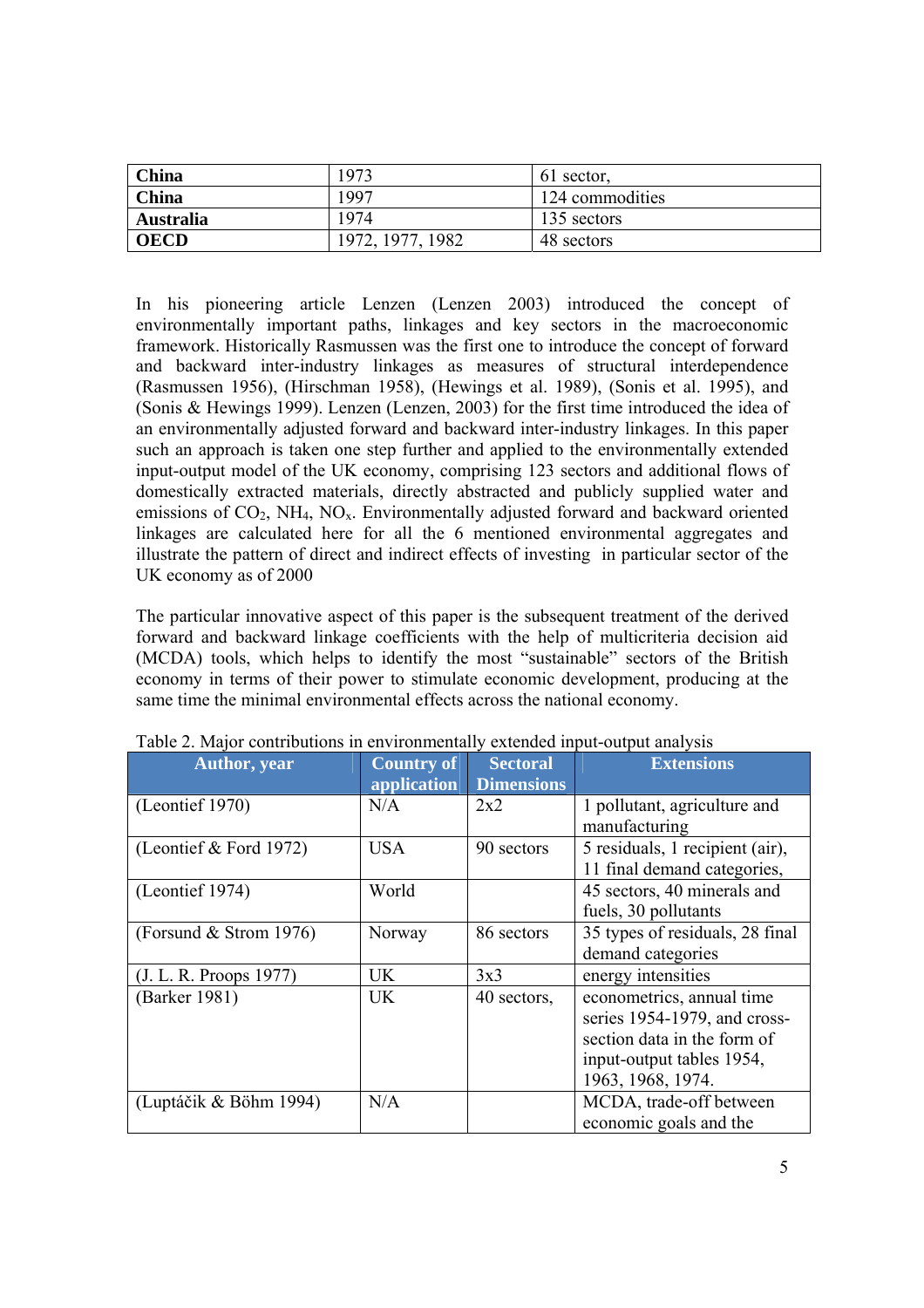|                             |             |             | quality of the environment    |
|-----------------------------|-------------|-------------|-------------------------------|
| (Kananen et al. 1990)       | Finland     | 17 sectors  | MCDA, emergency               |
|                             |             |             | management                    |
| (F. Duchin 1992)            | N/A         | 4x4         | industrial ecology            |
| (Gay & John L. R. Proops    | <b>UK</b>   | 38 sectors  | CO <sub>2</sub>               |
| 1993)                       |             |             |                               |
| (Sonis & Hewings 1998)      | Indonesia   | 5 sectors   | structural path analysis, SAM |
| (Nakamura 1999)             | Netherlands | 20 sectors  | waste, recycling and $CO2$    |
|                             |             |             | emissions                     |
| (Ferrer & Robert U. Ayres   | France      | 30          | waste, remanufacturing        |
| 2000)                       |             |             |                               |
| (Moffatt I. & Hanley N.     | Scotland    | 28 sectors  | 12 pollution types            |
| 2001)                       |             |             |                               |
| (Hoekstra & van den Bergh   | N/A         | N/A         | MFA and structural            |
| 2002)                       |             |             | decomposition analysis        |
| (Aroche-Reyes 2003)         | Mexico      | 27 sectors  | qualitative analysis of       |
|                             |             |             | economic structures           |
| (Lenzen 2003)               | Australia   | 134 sectors | environmentally adjusted      |
|                             |             |             | linkage coefficients          |
| Giljum & Hubacek 2004)      | Germany     | 3x3         | primary material inputs       |
| (Lantner & Carluer 2004)    | France      | 36x36       | spatial dominance: 6 regions, |
|                             |             |             | 6 sectors each                |
| (Suh 2005b)                 | N/A         |             | MFA and energy                |
| Suh 2005a)                  | <b>USA</b>  | 500 sectors | life cycle input-output       |
| (Peters & Edgar G. Hertwich | Norway      | 49 sectors  | internatonal trade, embodied  |
| 2006)                       |             |             | CO <sub>2</sub>               |
| (Cardenete & Sancho 2006)   | Spain, 1995 | 10 sectors  | <b>SAM</b>                    |
| (Tarancon Moran & del Rio   | Spain       | 44 sectors  | $CO2$ emissions               |
| Gonzalez 2007)              |             |             |                               |

Integration of the economic input-output analysis and the information on the physical flows going through the economy allows us to undertake a detailed analysis of the structural physical links in the economy with the help of the environmental key sector analysis. Taking into account physical flows is a major advantage of this approach as it allows to look beyond simple monetary value of transactions in the input-output table and explore the rich complexity of physical linkages that exist in the economy. This will prove extremely beneficial in analyzing the economy wide environmental effects of the government investment programmes in the time of crisis. Figures 3 and 4 depict domestic extraction and  $CO<sub>2</sub>$  adjusted coefficients of forward and backward linkages, which characterize the national economy of the United Kingdom in 2002 from the point of view of environmental intensities of the physical links among different sectors. All sectors are grouped into four clusters (Figure 3): key sectors, backward linkage oriented, forward linkage oriented, and weak oriented sectors.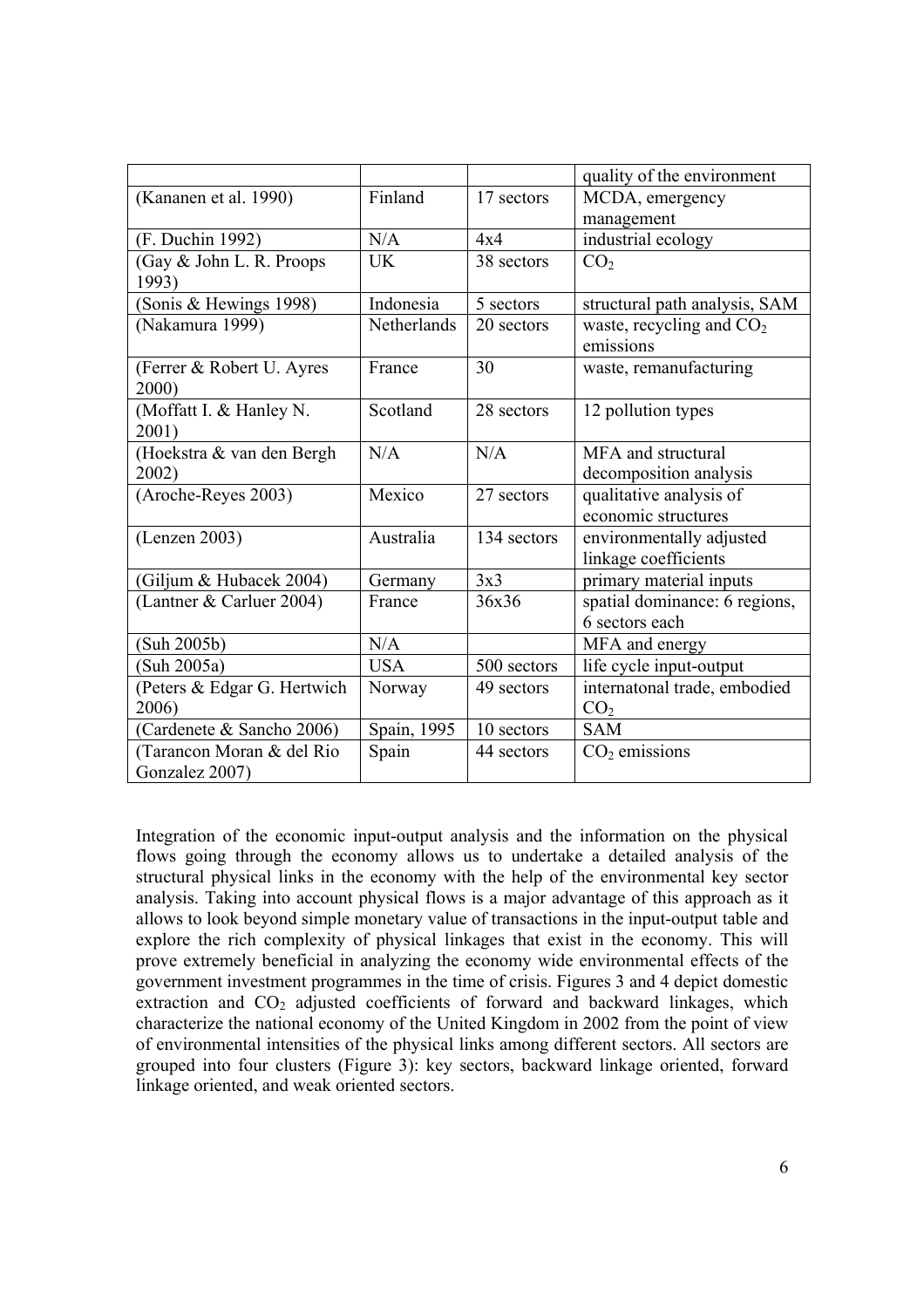

Figure 2. Economic and physical flows in the UK economy (123 sectors), 2002.

Integration of the economic input-output analysis and the information on the physical flows going through the economy allows us to undertake a detailed analysis of the structural physical links in the economy with the help of the environmental key sector analysis. An integrated illustration of the economic and environmental flows in the UK economy is depicted in Figure 2. Each economic sector (the names and respective numbers could be found in Annex 2) is characterized by the share of its domestic extraction of natural resources, publicly supplied and directly abstracted water, emissions of CO2, CH4, consumption and economic output, presented on the logarithmic scale. Table 2 presents the most relevant sectors (with shares greater than 5%) in terms of their environmental and economic direct effects with respective percentages of the total flow.

| <b>Dimension</b>               | <b>Sectors</b>             | <b>Share</b> |
|--------------------------------|----------------------------|--------------|
| <b>Domestic Extraction</b>     |                            |              |
|                                | Other mining and quarrying | 49.6%        |
|                                | Oil and gas extraction     | 28.0%        |
|                                | Agriculture                | 17.2%        |
| <b>Water publicly supplied</b> |                            |              |
|                                | Water supply               | 32.4%        |
| <b>Water</b><br>directly       |                            |              |
| abstracted                     |                            |              |

Table 3. Direct environmental and economic sectoral impacts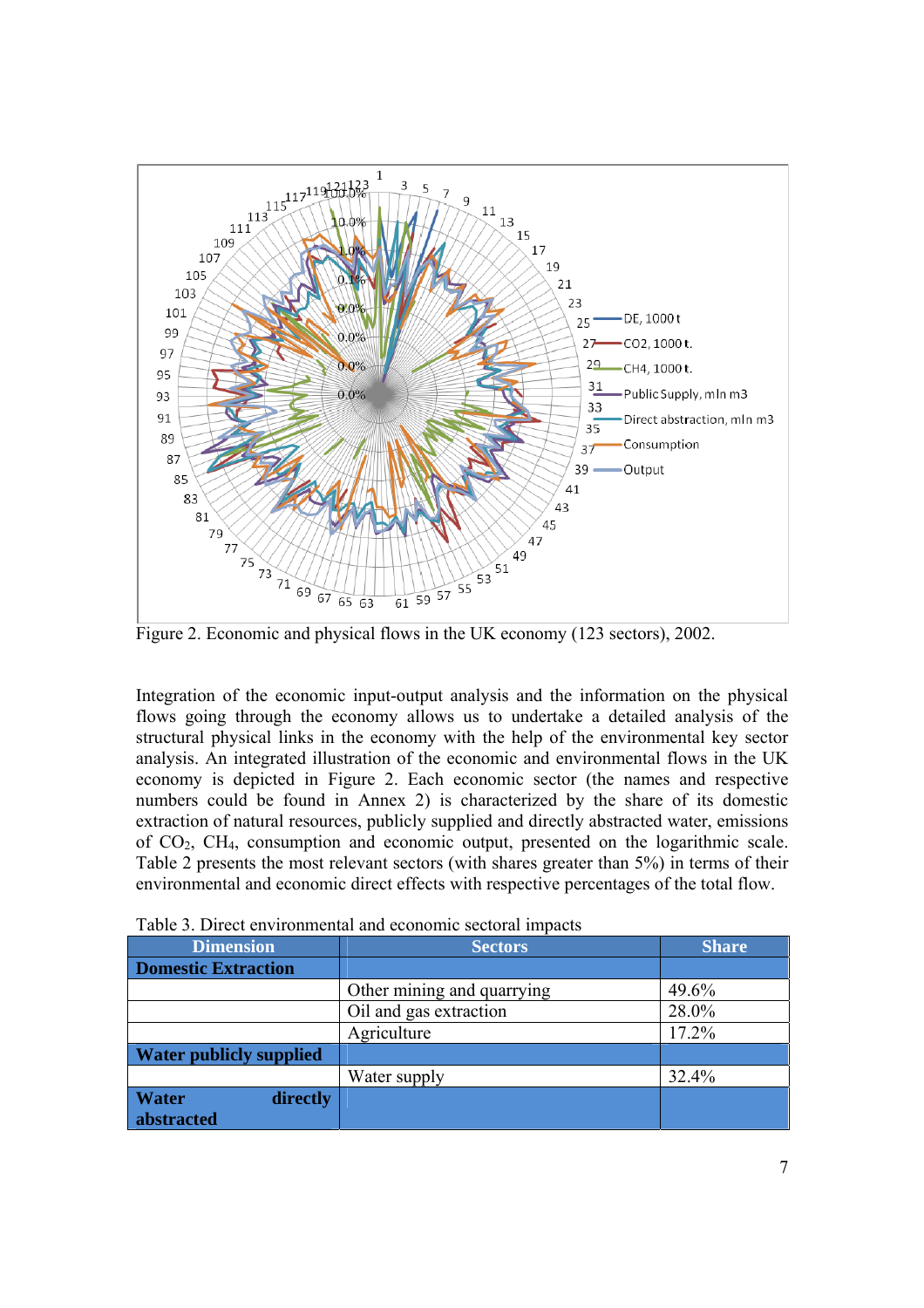|                    | Electricity production and distribution | 33.0%   |
|--------------------|-----------------------------------------|---------|
|                    | Fishing                                 | 10.8%   |
|                    | Gas distribution                        | $9.0\%$ |
|                    | Fish and fruit processing               | 5.1%    |
| CO <sub>2</sub>    |                                         |         |
|                    | Electricity production and distribution | 36.0%   |
|                    | Air transport                           | 7.6%    |
|                    | Other land transport                    | $6.0\%$ |
| CH <sub>4</sub>    |                                         |         |
|                    | Sewage and sanitary services            | 42.5%   |
|                    | Agriculture                             | 31.5%   |
|                    | Gas distribution                        | 11.3%   |
|                    | Coal extraction                         | 10.9%   |
| <b>Consumption</b> |                                         |         |
|                    | Letting of dwellings                    | 9.9%    |
|                    | Public administration and defence       | 9.8%    |
|                    | Hotels, catering, pubs, etc             | 8.8%    |
|                    | Health and veterinary services          | 8.1%    |
| <b>Output</b>      |                                         |         |
|                    | Construction                            | 6.7%    |

Figures 3 and 4 depict final demand and CO<sub>2</sub> adjusted coefficients of forward and backward linkages, which characterize the national economy of the United Kingdom in 2002 from the point of view of economic and environmental intensities of the physical links among different sectors. In Figure 3 all sectors are grouped into four clusters: key sectors, backward linkage oriented, forward linkage oriented, and weak oriented sectors. For key sectors the respected value of both forward and backward linkage coefficient is greater than 1.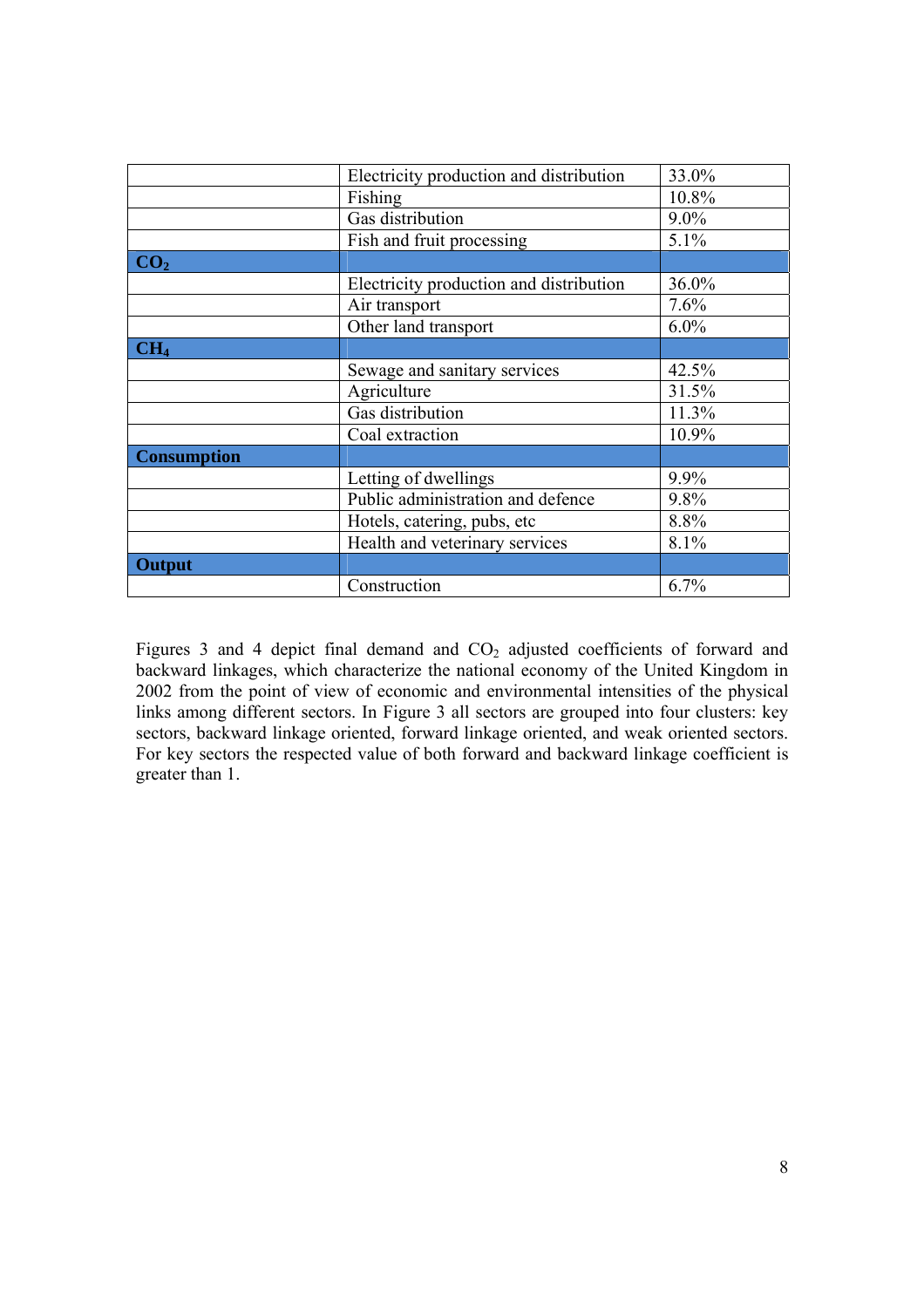

Figure 3 Final Demand Adjusted Forward and Backward linkage coefficients, UK, 2002

We can see from Figure 3, that in pure economic sense, which corresponds to the traditional economic thinking historically applied in different countries, the sectors associated with the strongest economic links with the rest of the economy, capable of stimulating economic development, in the UK in 2002 were construction, other business services, motor vehickles, hotels and catering, public administration and defence, health and veterinary services, banking and finance.

CO2 adjusted forward and backward linkage coefficients for the major industries depicted in Figure 3, give us a different picture. The most  $CO<sub>2</sub>$  forward and backward linked sector is Electricity production and distribution, other key sectors in relation to  $CO<sub>2</sub>$ impacts in the UK economy are Construction, Coke ovens, Refined petroleum and nuclear fuel, Motor vehicles, Iron and Steel, Air Transport, Oil and Gas Extraction and several others. It is quite natural, that the forward linkage coefficient for the Oil and Gas Extraction is much higher than the backward linkage since the role, that oil and gas play as fuels in the transport and other sectors. The reverse applies to air transport, due to the amount of fuel that is used on the flights.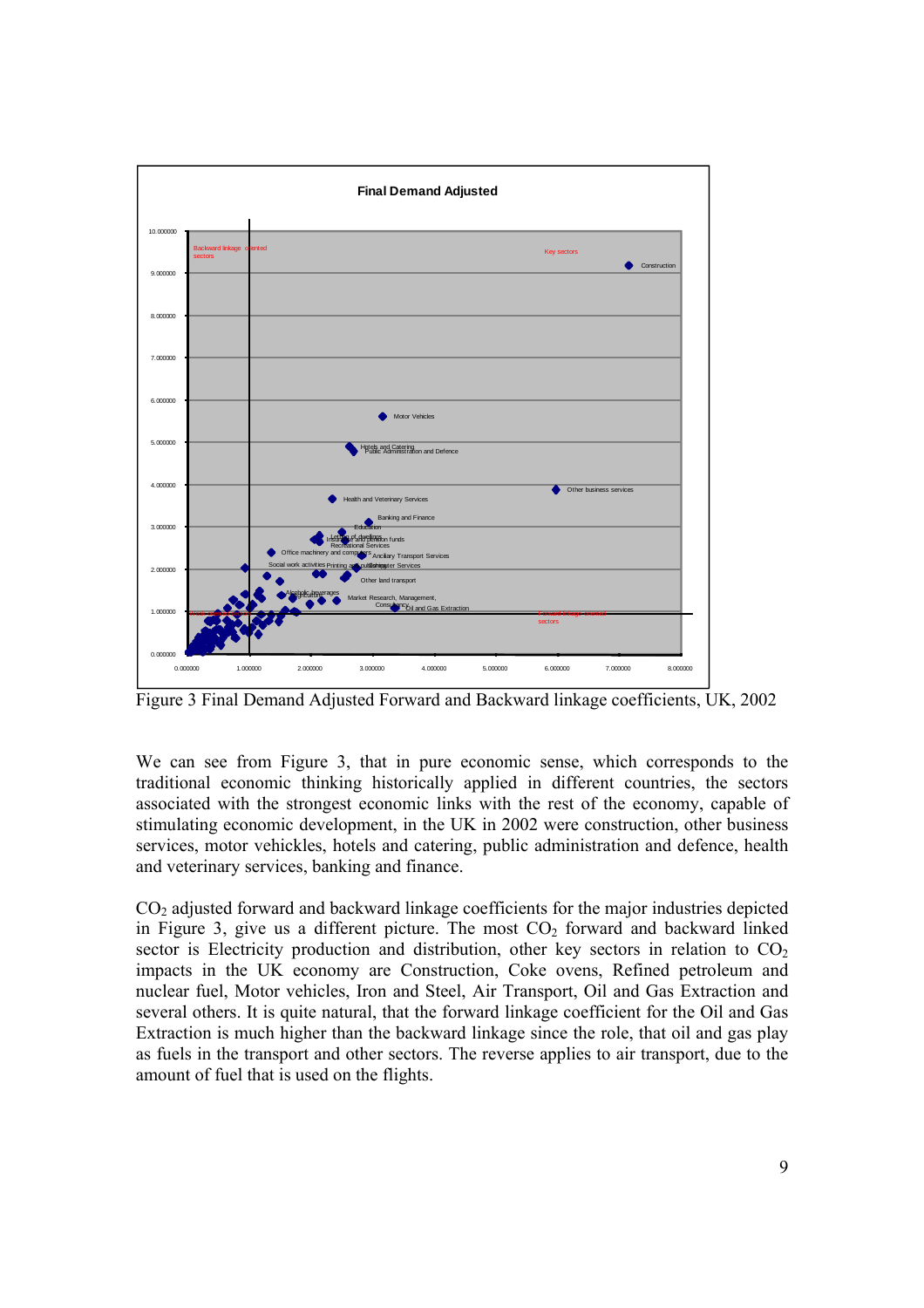

Figure 4. CO2 adjusted forward and backward linkage coefficients, UK, 2002

Key sectors in the environmental sense, when domestic extraction is taken as a basis for weighting the coefficients (Figure 4), were the following: Other mining and quarrying, Construction, Coke ovens, refined petroleum and nuclear fuel, Oil and Gas Extraction, Agriculture, Electricity production and distribution and some others. For these sectors, additional economic activity would mean higher than proportional resource extraction impacts further up and down the supply chain, the respected coefficients are shown on the chart's axis. For example, for an Oil and Gas Sector, domestic extraction adjusted forward linkage coefficient is 9,53 and backward linkage coefficient is 5,16. This means that oil and gas extraction generates forward oriented extraction impacts that are 9.53 times higher than the oil and gas extraction's own domestic extraction impact. Respected interpretation can be applied to the backward linkage coefficients.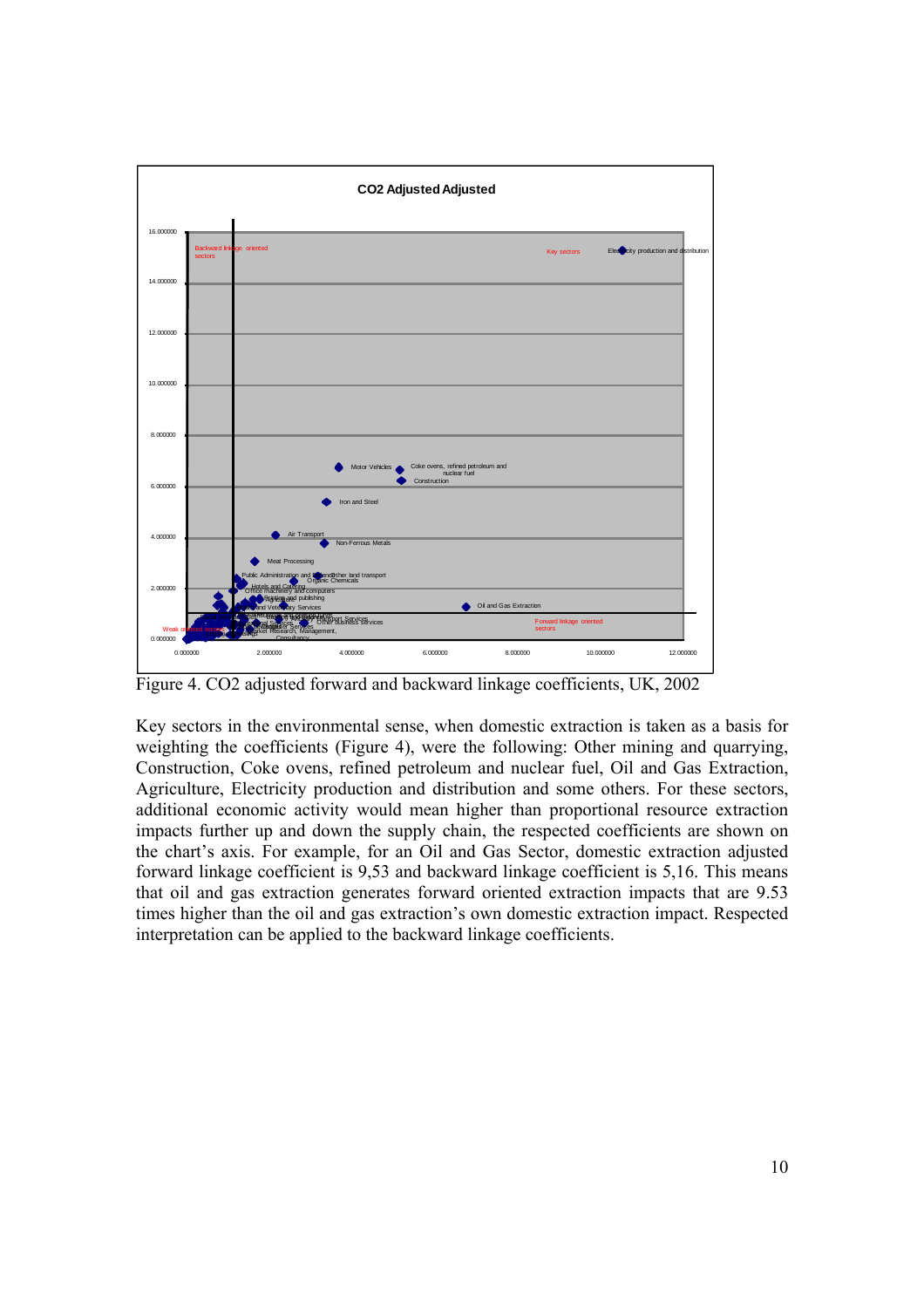

Figure 5. DE adjusted forward and backward linkage coefficients, UK, 2002

When the economic system is considered from the point of view of associated emissions of  $NO<sub>x</sub>$  (Figure 5), the following pattern is produced. The sector, characterised by the largest potential to influence the generation of NOx emissions in the UK in 2002 was Water Transport, followed by Computer Services, Electricity Production and Distribution, Construction, Motor Vehicles, Non-Ferrous Metals, Coke Ovens etc, Other Land Transport and some others.

When the economic system is considered from the point of view of associated water flows (directly abstracted and publicly supplied) the following pattern emerges. In the case of publicly supplied water the strongest key sectors are: Water Supply, Motor Vehicles, Organic Chemicals, Construction etc. For directly abstracted water the "key sectors" are: Electriciy Production and Destribution, Fish and Fruit Processing, Fishing and so on. (Figures 6 and 7).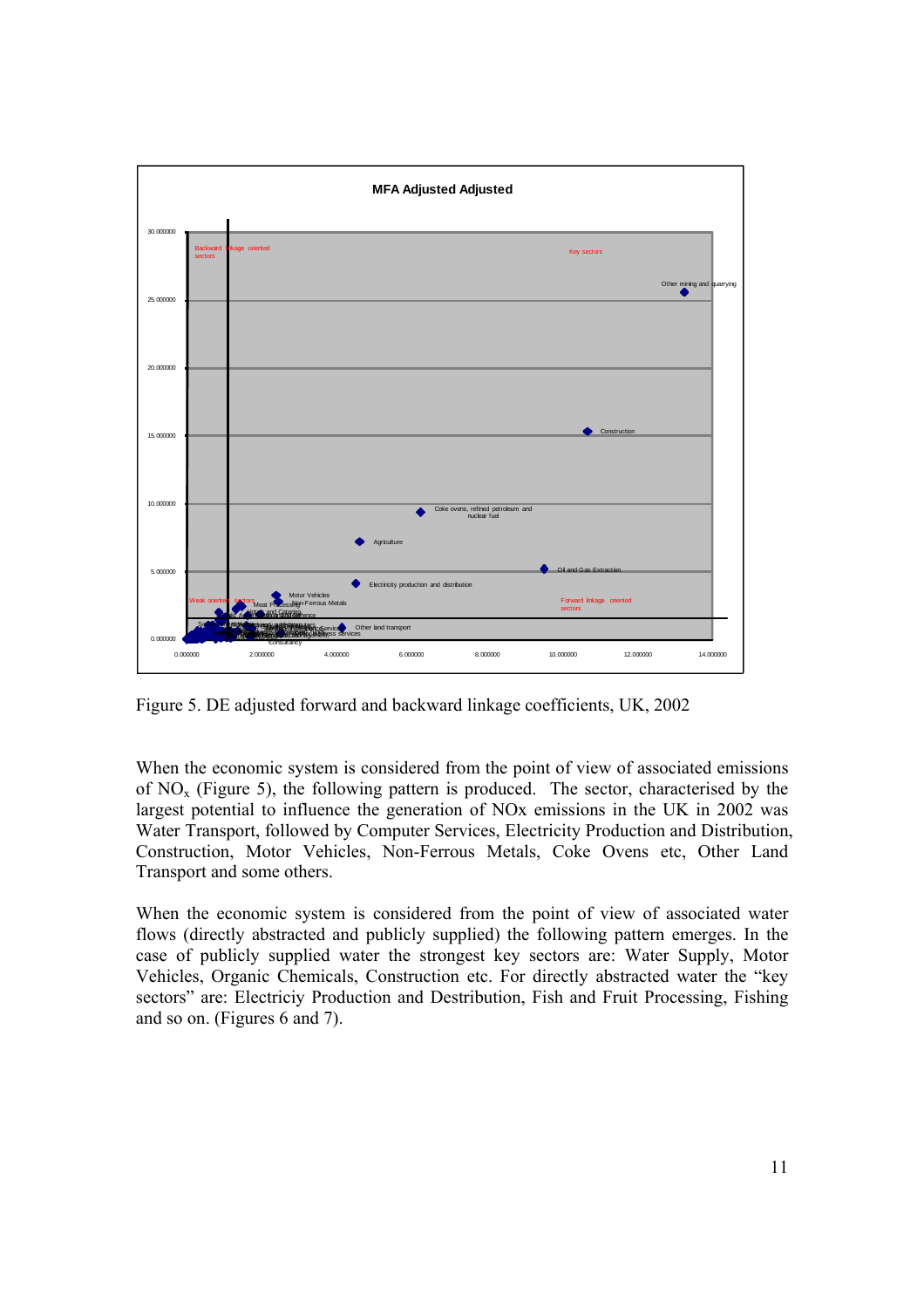

Figure 6. NO<sub>x</sub> adjusted forward and backward linkage coefficients, UK, 2002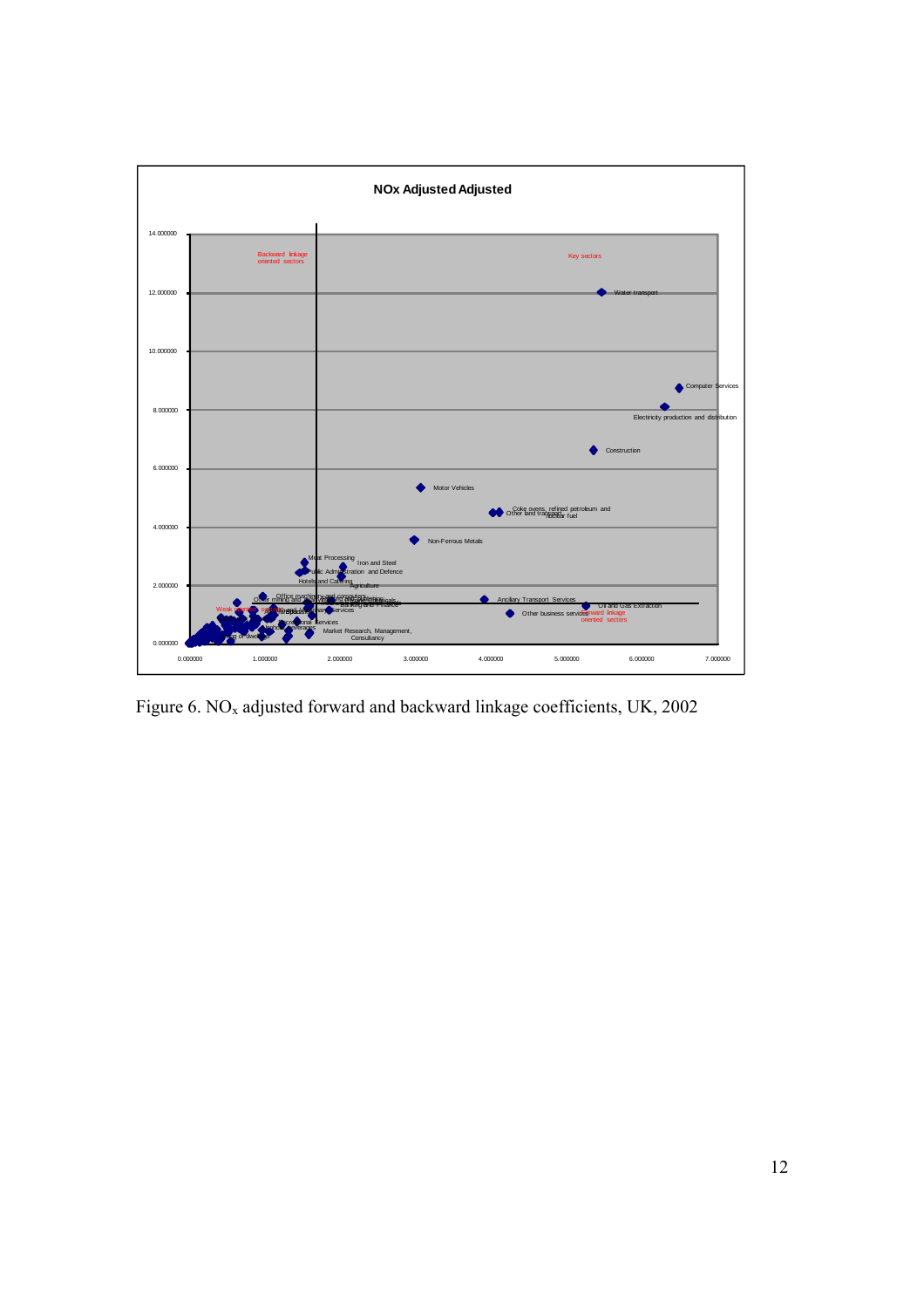

Figure 7. Water adjusted public forward and backward linkage coefficients, UK, 2002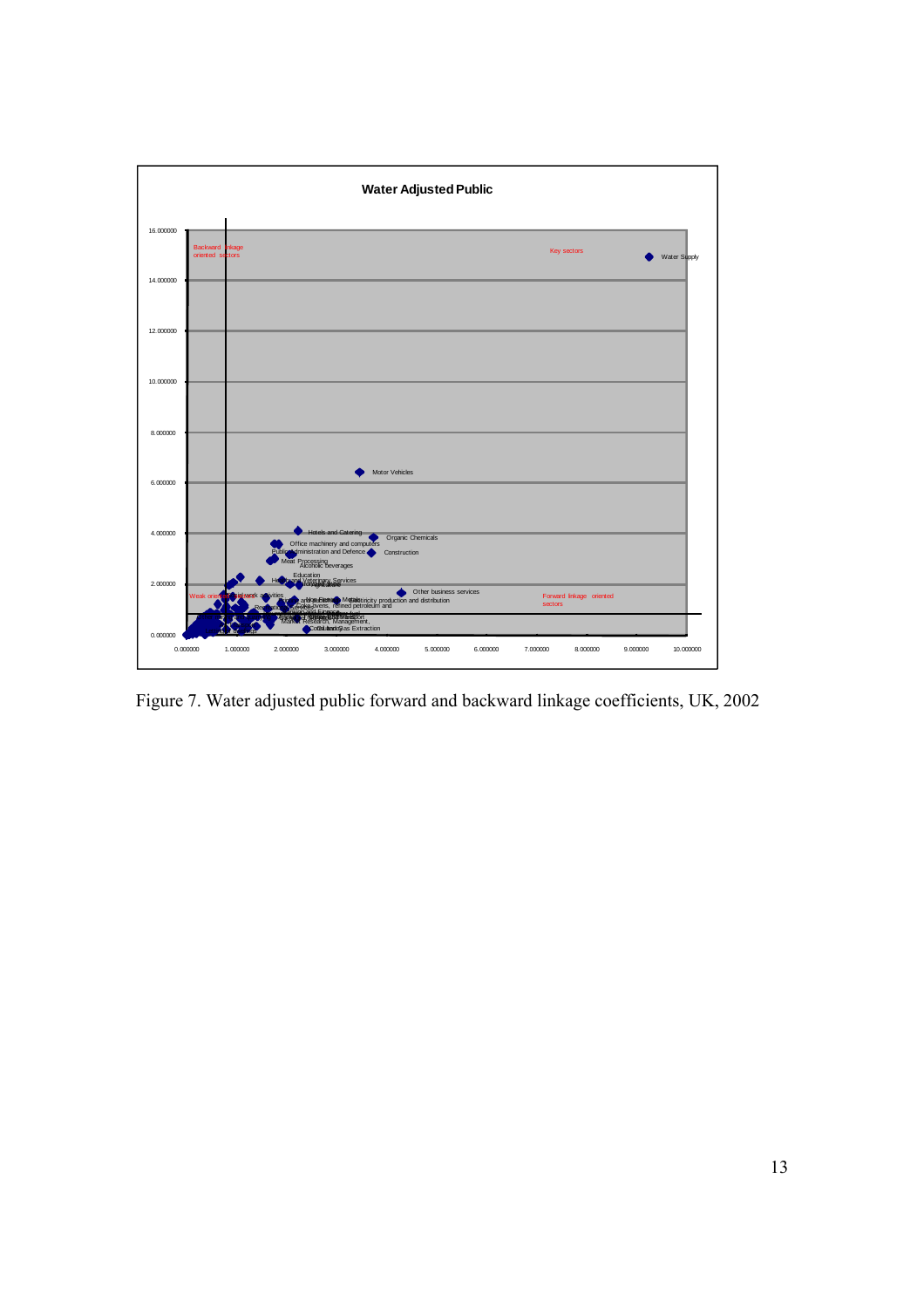

Figure 8. Directly abstracted water adjusted forward and backward linkage coefficients, UK, 2002

## **Macro Sustainability Assessment**

There is a wide spectrum of aspects that should be taken into account when discussing sustainability: the UN system of indicators of sustainability comprises 96 indicators with a core of 50 indicators divided into 14 themes: Poverty, Governance, Health, Education and Demographics, Natural Hazards, Atmosphere, Land, Oceans, Seas and Coasts, Freshwater, Biodiversity, Economic Development, Global Economic Partnership, and Consumption and Production Patterns. Therefore a whole new class of methods is required to address sustainability problems at the local, regional and national level, taking a range of criteria into account simultaneously. Such methods are usually referred to as multicriteria decision aid (MCDA) methods and have been developed within many different schools: in France, in the Netherlands, in the USA, in Russia and several other countries. Methodological work in this field has been done by (Ferrer & Robert U. Ayres 2000) applying these methods to the regional problems, (Roy 1985), the author of one of the most famous families of multicriteria methods, outranking methods "ELECTRE"; (Janssen 1993), who developed a decision support tool called DEFINITE, the author of the method, called NAIADE, based on fuzzy logic. There is an extensive body of work covering the use of multicriteria methods in decision making. A range of multicriteria programming methods has been developed to deal with well structured and quantitatively described problems. Numerous applications of MCE exist for regional problems, e.g.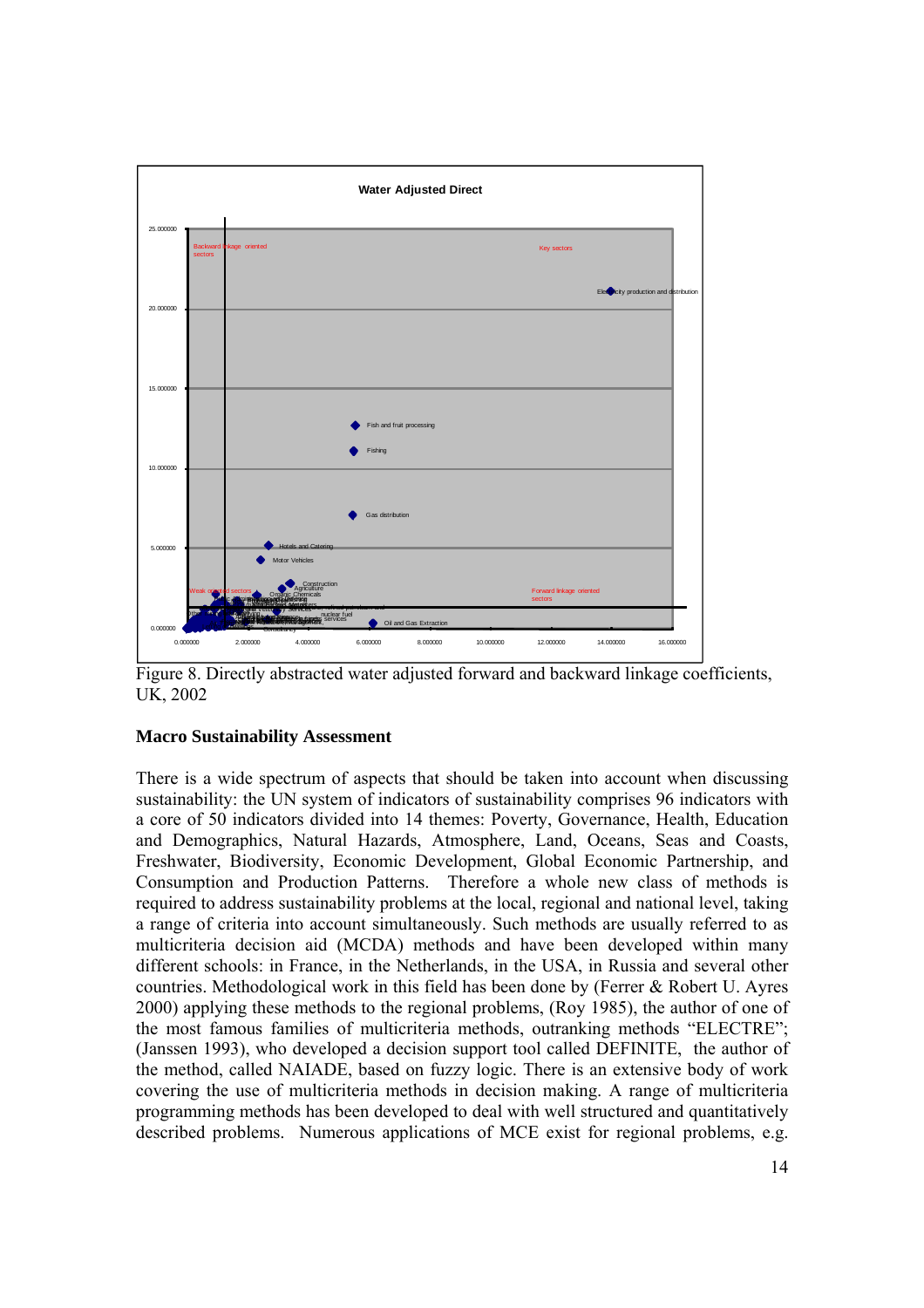waste management (S.E. Shmelev & Powell 2006) or renewable energy (Madlener & Stagl 2005). The novel application of such methods to macro sustainability assessment has been offered in (Stanislav E. Shmelev & Rodríguez-Labajos 2009).

# **Multicriteria Methods**

The perspective of the MCDA presents a new paradigm, which is different from the classical goal of finding an optimal solution subject to a set of constraints characteristic of operations research.

## **NAIADE Method**

Novel Approach to Imprecise Assessment and Decision Environment (NAIADE) is a discrete muilticriteria method whose impact (or evaluation) matrix may include either crisp, stochastic or fuzzy measurements of the performance of alternative an with respect to a judgement criterion (Munda 1995), (Munda 2005). No traditional weighting of criteria is used in this method. The whole procedure can be divided in three main steps: pairwise comparison of alternatives;

aggregation of all criteria;

1) evaluation of alternatives.

The method is based on the concept of the fuzzy preference relation. If A is assumed to be a finite set of N alternatives, a fuzzy preference relation is an element of the NxN matrix  $R=(r_{ii})$ , i.e.:

 $r_{ii} = \mu R(a_i, a_i)$  with  $i, j = 1, 2, \dots, N$  and  $0 \le r_{ii} \le 1$ 

 $r_{ii}=1$  indicates the maximum degree of preference of  $a_i$  over  $a_i$ ; each value of  $r_{ii}$  in the open interval  $(0.5, 1)$  indicates a definite preference of  $a_i$  to  $a_j$  (a higher value means stronger intensity);  $r_{ii} = 0.5$  indicates the indifference between  $a_i$  and  $a_i$ .

Six different fuzzy relations are simultaneously considered:

- 1) much greater than (>>)
- 2) greater than  $(>)$
- 3) approximately eaual to  $(\sim)$
- 4) exactly equal to  $(=)$
- 5) less than  $(\le)$
- 6) much less than  $(\leq)$ .

Given the information on the pairwise performance of the alternatives according to each single criterion, these evaluations are aggregated in order to take all criteria into account simultaneously. As a final result, the method creates the webs of domination relationships among alternatives, and presents them in a useful graphical form. The main distinct feature of NAIADE, which was particular important for our analysis was the capacity to change the degree of sustainability (parameter  $\alpha$ ), from weak to strong to simulate the changes in perspective on the degree of compensation allowed among the criteria. For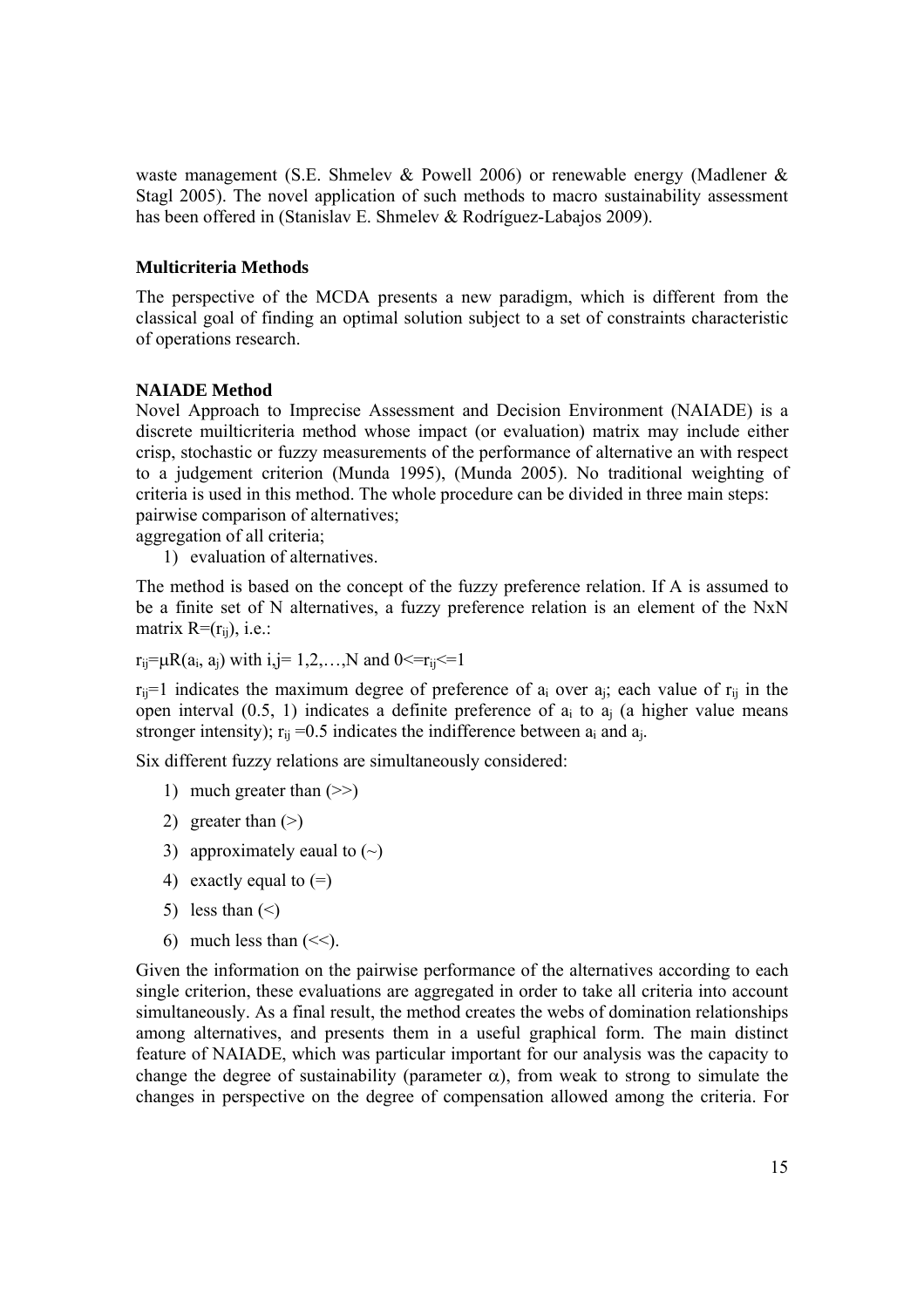more detailed description of the NAIADE method an interested reader is referred to (Munda 1995).

# **3 Application**

The only known application of the MCDA tools in the input-output context belongs to (Luptáčik & Böhm 1994). The authors use input-output model as a basis for the multicriteria optimization programme to identify the optimal structure of output, which minimizes environmental effects under the constraints of primary input. Our approach is different in that working with the real input-output model of the UK economy we use the environmentally adjusted forward and backward linkage coefficients to find the most environmentally sustainable and economically viable industries. The data obtained as a result of the calculation of forward and backward linkage coefficients has been used in the multicriteria decision aid (MCDA) system NAIADE, which is an outranking MCDA tool, capable of handling various types of data including interval, crisp, stochastic and fuzzy elements. The method produces webs of domination relationships, which can be seen in the Annex 1 for the weak, neutral and strong sustainability setting. Table 2 presents the summary of the results in terms of the top sustainable sectors in all the settings.

| <b>Scenario</b>      | <b>Top 10 sectors</b>                     |
|----------------------|-------------------------------------------|
| $A=0.1$ (weak        | <b>104 Letting of Dwellings</b>           |
| sustainability)      | <b>121 Recreational Services</b>          |
|                      | <b>118 Social Work Activities</b>         |
|                      | <b>116 Education</b>                      |
|                      | <b>102 Auxilary Financial Services</b>    |
| $A=0.5$ (neutrality) | <b>104 Letting of Dwellings</b>           |
|                      | <b>117 Health and Veterinary Services</b> |
|                      | <b>116 Education</b>                      |
|                      | <b>121 Recreational Services</b>          |
|                      | <b>118 Social Work Activities</b>         |
| $A=0.9$ (strong      | 115 Public Administration and Defence     |
| sustainability)      | 92 Hotels, catering, pubs, etc.           |
|                      | <b>117 Health and Veterinary Services</b> |
|                      | <b>104 Letting of Dwellings</b>           |
|                      | <b>118 Social Work Activities</b>         |

Table 4. Top sustainable sectors in the UK economy under different assumptions, 2002

For discussion about the differences between the strong and the weak sustainability in the NAIDE applications the reader is referred to (Stanislav E. Shmelev & Rodríguez-Labajos 2009), the key difference being the ease of compensation among the sustainability criteria in the case of weak and the strong complementarity and not so much compensation in the strong sustainability setting.

The webs of domination relationships among sectors found in the annex position the sectors in relation to their performance on the criteria identified in this paper. The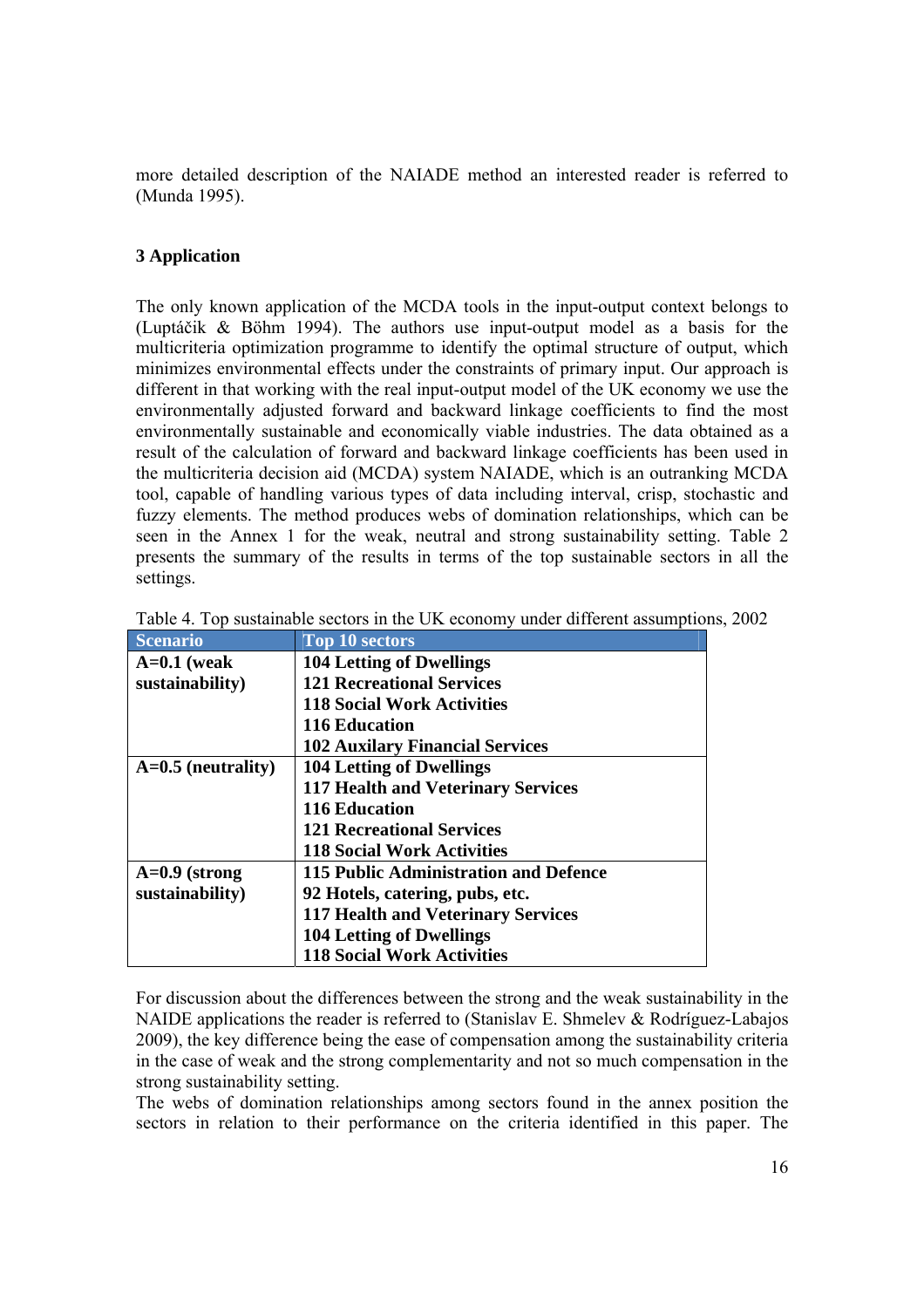existence of the arrow between the two sectors denotes the existence of the domination relationship, the lack of such an arrow points to incomparability.

It can be seen that such sectors as 116 (Education), 117 (Health and Veterinary Services), 118 (Social Work Activities), 104 (Letting of Dwellings), 121 (Recreational Services) feature prominently almost in all sustainability settings, and are those sectors that truly provide the basis for the sustainable development of the United Kingdom both in the sense of direct effects and indirect effects, thereby not inflicting the heavy resource use or pollution load across the whole spectrum of economic sectors. This result is extremely important for the preparation of the economic recovery programmes by the UK Government, focused in the neo-Keynesian sense on stimulating the economic recovery. One should hope that this economic crisis will be seen as an opportunity to not only concentrate on the pure economic recovery, but also the wider resource use and environmental impacts and the strategic environmental modernisation of the economy. In any case any reduction in educational or health care budgets according to these results is completely unjustified and would be harmful for the economy in the long run, especially if one takes the sustainability perspective.

#### **Discussion**

As our application shows, combination of various approaches proves to be especially fruitful. In our case, environmentally extended input-output analysis has been combined with multi-criteria decision aid to identify the sectors, that are "most sustainable" both in terms of direct and indirect impacts. The unique aspect of this application is in its use of environmentally adjusted forward and backward linkage coefficients that show the effects that are being produced through the web of intersectoral linkages. The paper presented a novel way of assessing relative sustainability of investment in particular economic sectors from the point of view of resource use and generation of emissions. The research carried out can be disaggregated into the following three steps: an environmentally extended static 123 sector UK input-output model has been created, which linked a range of physical flows: domestic extraction, use of water, emissions of  $CO_2$ ,  $CH_4$ ,  $NO_x$ , with an economic structure of the UK. Secondly, following a range of environmentally adjusted forward and backward linkage coefficients has been developed, with a particular focus on final demand, domestic extraction, publicly supplied and directly abstracted water,  $CO<sub>2</sub>$  emissions and  $NO<sub>x</sub>$  emissions adjusted coefficients. Then the data on the final demand and environmentally adjusted forward and backward linkage coefficients was used in a multicriteria decision aid (MCDA) assessment, employing a Novel Approach to Imprecise Assessment and Decision Environments (NAIADE) method in three different sustainability settings: weak sustainability, strong sustainability and a neutral setting. The assessment was set in such a way that each of the 123 sectors of the UK economy was compared with each other using a panel of sustainability criteria, with final demand adjusted coefficients aimed at their maximum and environmentally adjusted – at their minimum values.

The results show that the following sectors:

- 117 Health and Veterinary Services
- 104 Letting of Dwellings
- 116 Education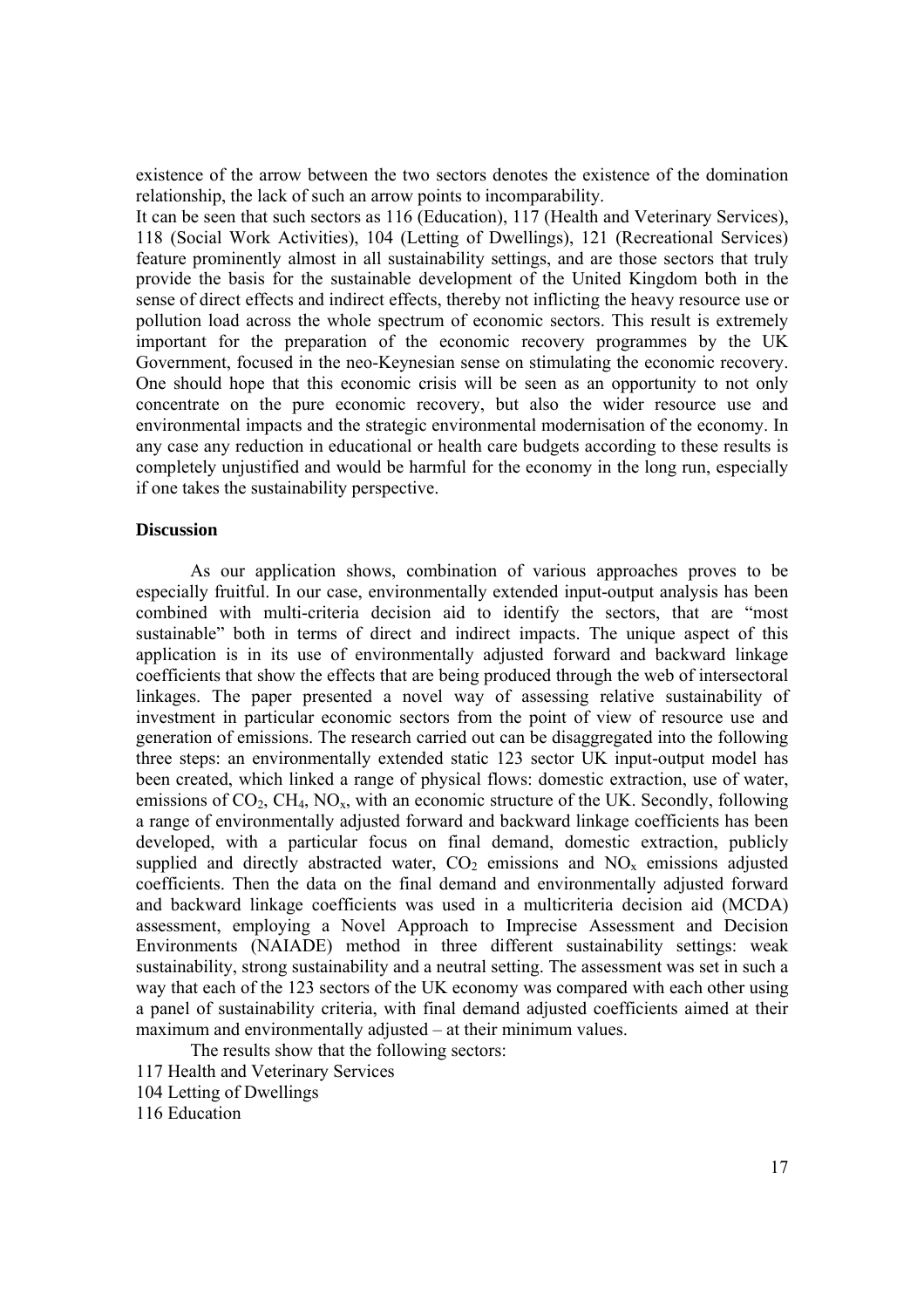121 Recreational Services 101 Insurance and Pension Funds 118 Social Work Activities 99 Telecommunications with relative stability appear within the top 10 most sustainable sectors of the UK economy from the point of view of both direct and indirect effects in the strong

sustainability, weak sustainability and the neutral assessment.

**Conclusions** 

 The paper offers a justification for a substantial governmental investment programme, that not only could stimulate the development of the economy, but also reduce the direct and indirect environmental consequences of such a development. Such a programme seems to be particularly desirable in the conditions of the current economic crisis, which on our opinion presents a challenge and at the same time offers an opportunity for reorientation of the governmental investment priorities towards more sustainable industries. Unfortunately this particular aspect of the problem is not currently being discussed by any of the political parties in the UK in the vicinity of the forthcoming election.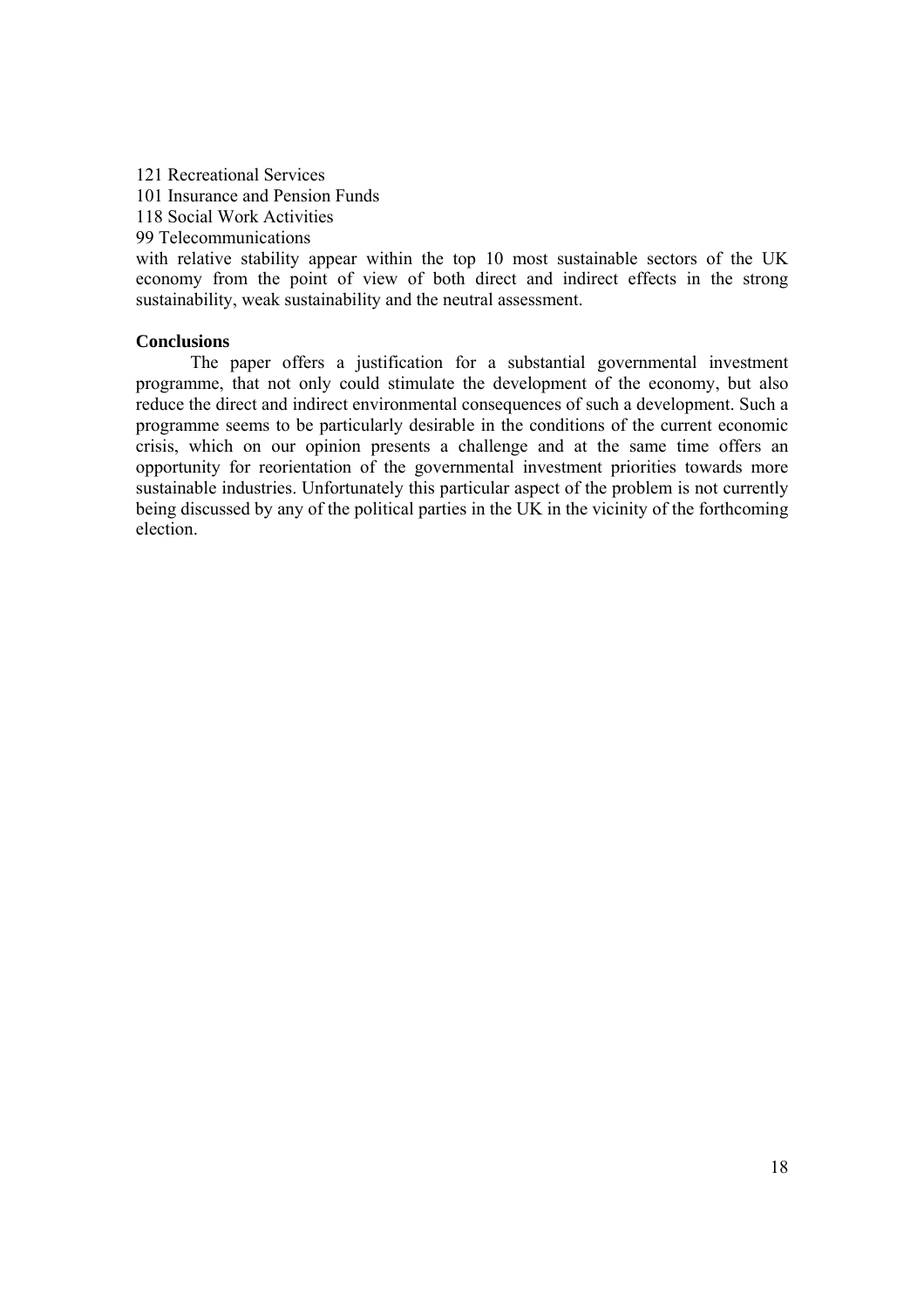

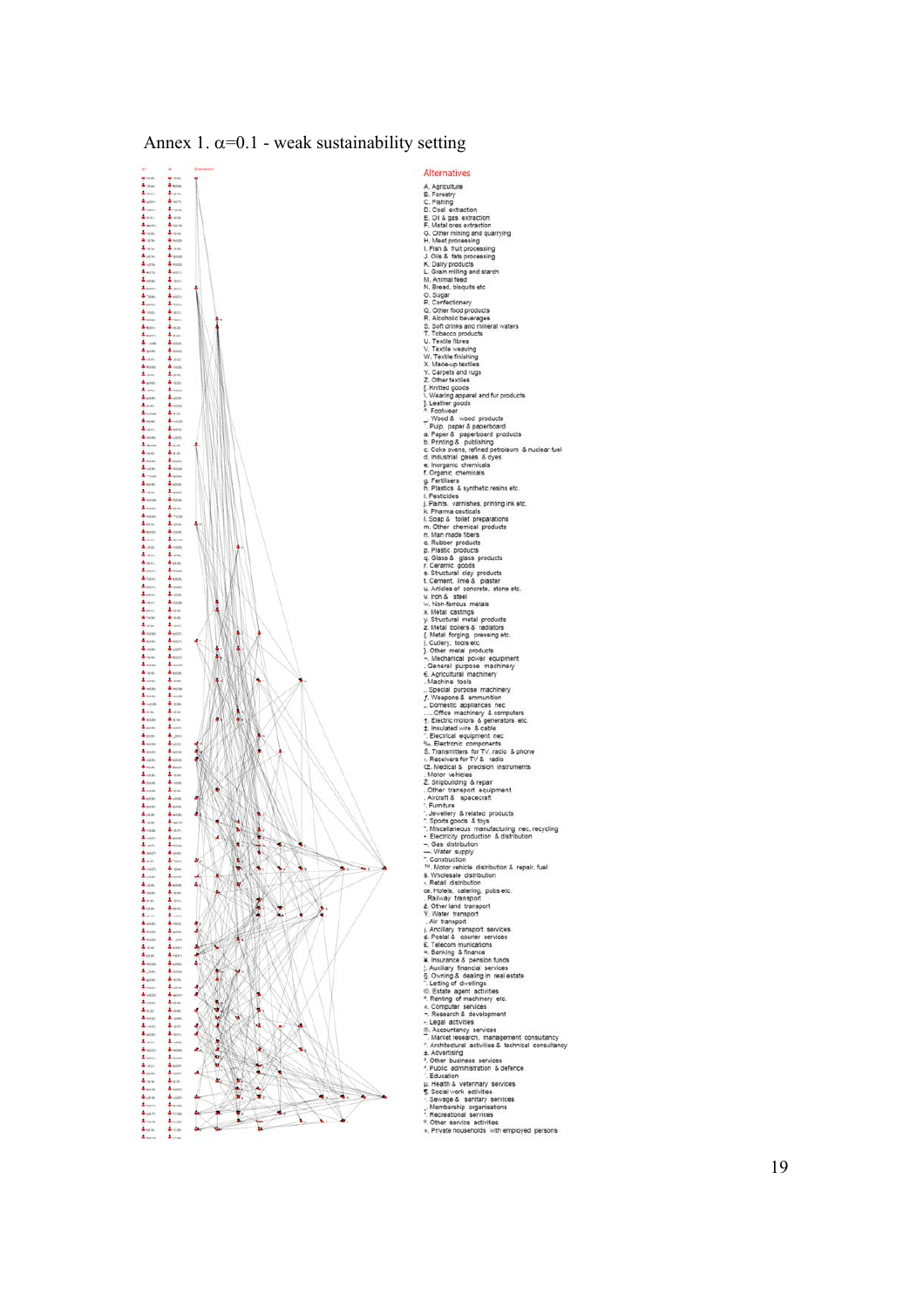

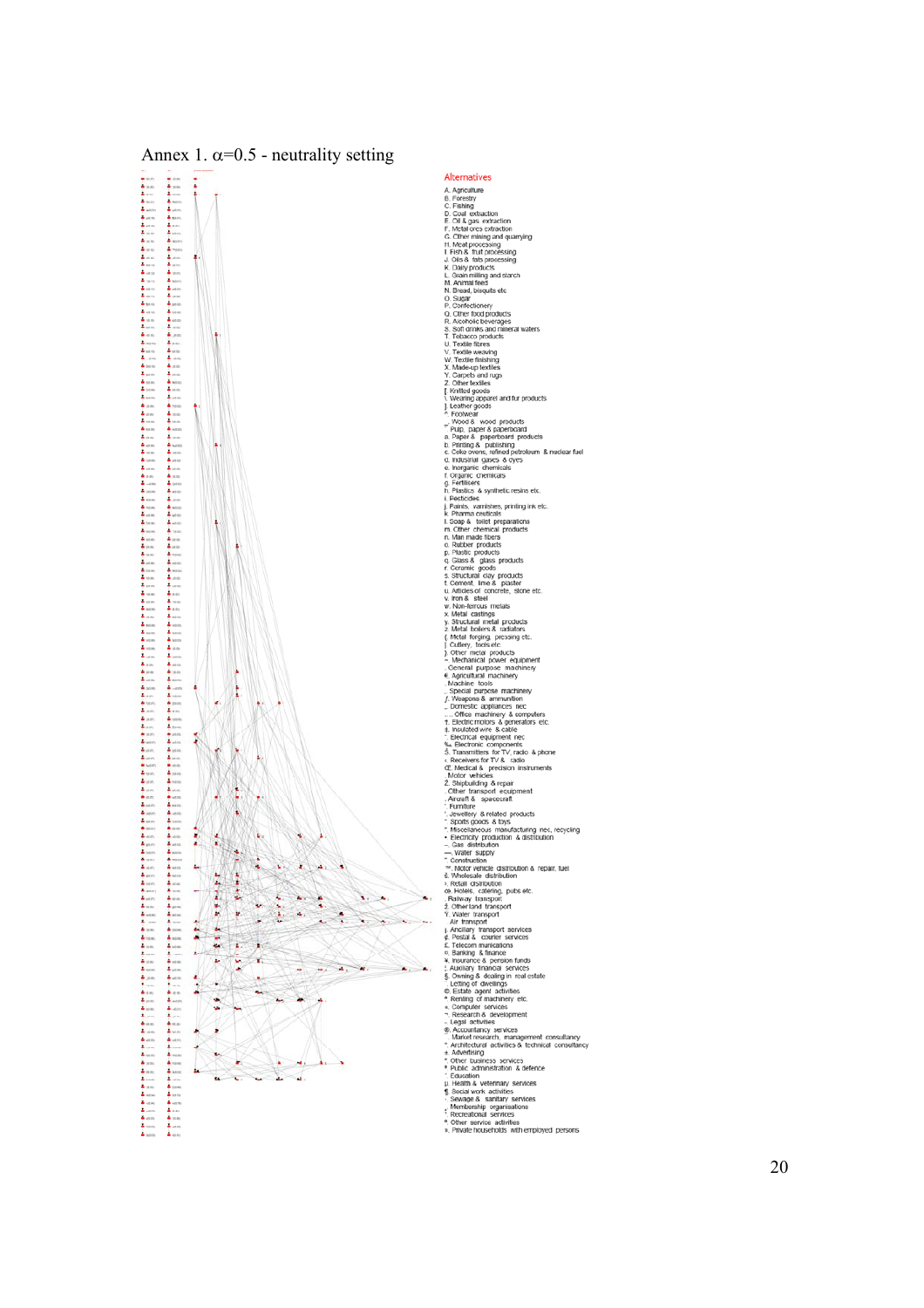

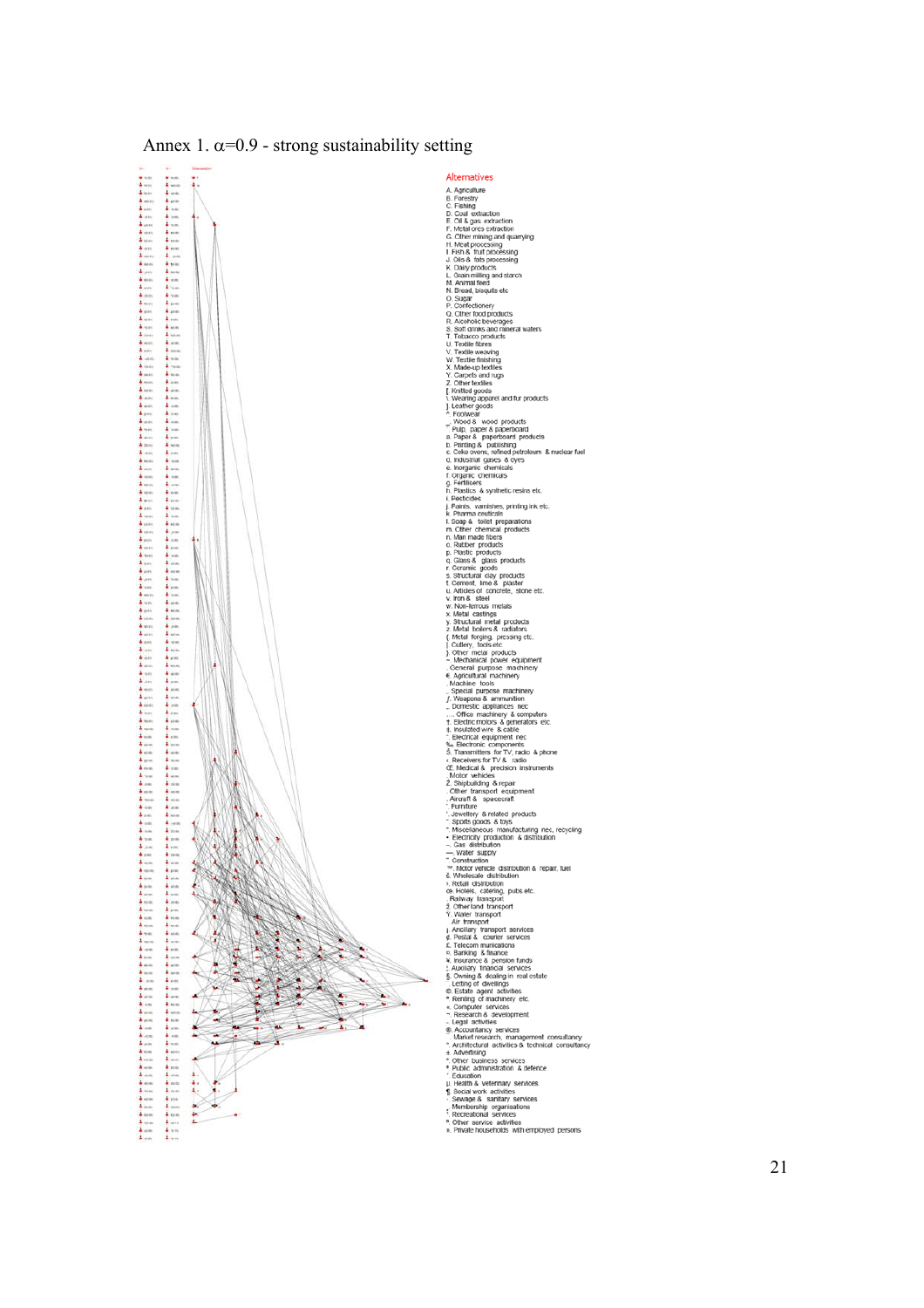Annex 2. Nomenclature of economic sectors, input-output formulation, Office for National Statistics, UK, 2002

- 1 Agriculture
- 2 Forestry
- 3 Fishing
- 4 Coal extraction
- 5 Oil & gas extraction
- 6 Metal ores extraction
- 7 Other mining & quarrying<br>8 Meat processing
- 8 Meat processing<br>9 Fish & fruit processing
- Fish  $\&$  fruit processing
- 10 Oils & fats
- 11 Dairy products
- 12 Grain milling & starch
- 13 Animal feed
- 14 Bread, biscuits etc.
- 15 Sugar
- 16 Confectionery
- 17 Other food products
- 18 Alcoholic beverages
- 19 Soft drinks & mineral waters
- 20 Tobacco products
- 21 Textile fibres<br>22 Textile weavi
- Textile weaving
- 23 Textile finishing
- 24 Made-up textiles
- 25 Carpets & rugs
- 26 Other textiles
- 27 Knitted goods
- 28 Wearing apparel & fur products
- 29 Leather goods
- 30 Footwear<br>31 Wood & y
- Wood & wood products
- 32 Pulp, paper & paperboard
- 33 Paper & paperboard products
- 34 Printing & publishing
- 35 Coke ovens, refined petroleum & nuclear fuel
- 36 Industrial gases & dyes
- 37 Inorganic chemicals
- 38 Organic chemicals
- 39 Fertilisers
- 40 Plastics & synthetic resins etc.
- 41 Pesticides
- 42 Paints, varnishes, printing ink etc.
- 43 Pharmaceuticals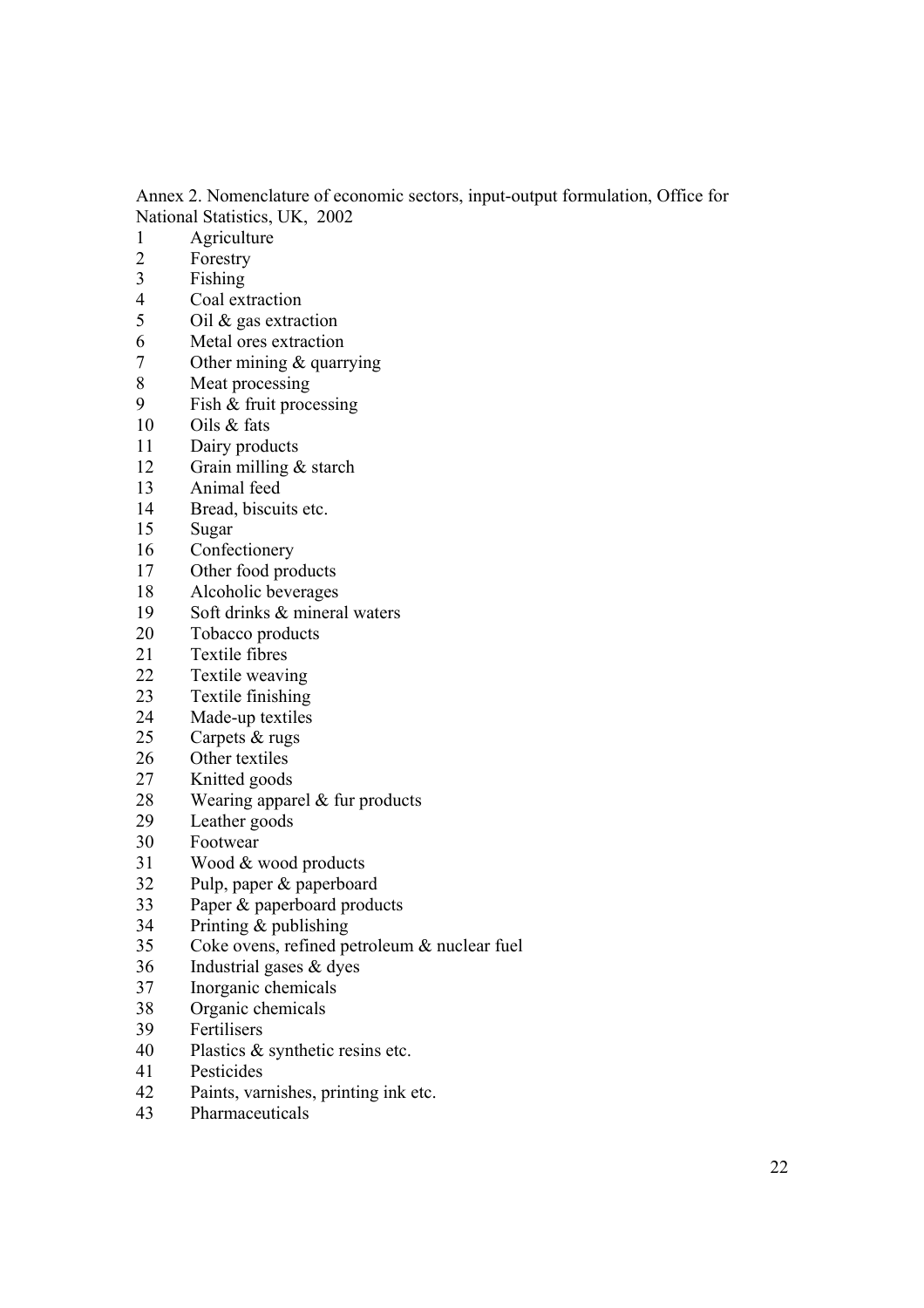- 44 Soap & toilet preparations
- 45 Other chemical products
- 46 Man-made fibres
- 47 Rubber products
- 48 Plastic products
- 49 Glass & glass products
- 50 Ceramic goods
- 51 Structural clay products
- 52 Cement, lime & plaster
- 53 Articles of concrete, stone etc.<br>54 Iron & steel
- Iron & steel
- 55 Non-ferrous metals
- 56 Metal castings
- 57 Structural metal products
- 58 Metal boilers & radiators
- 59 Metal forging, pressing etc.
- 60 Cutlery, tools etc.
- 61 Other metal products
- 62 Mechanical power equipment
- 63 General purpose machinery
- 64 Agricultural machinery
- 65 Machine tools
- 66 Special purpose machinery
- 67 Weapons & ammunition
- 68 Domestic appliances nec
- 69 Office machinery & computers
- 70 Electric motors & generators etc.
- 71 Insulated wire & cable
- 72 Electrical equipment nec
- 73 Electronic components
- 74 Transmitters for TV, radio & phone
- 75 Receivers for TV & radio
- 76 Medical & precision instruments<br>77 Motor vehicles
- Motor vehicles
- 78 Shipbuilding & repair
- 79 Other transport equipment
- 80 Aircraft & spacecraft
- 81 Furniture
- 82 Jewellery & related products
- 83 Sports goods & toys
- 84 Miscellaneous manufacturing nec & recycling
- 85 Electricity production & distribution
- 86 Gas distribution
- 87 Water supply
- 88 Construction
- 89 Motor vehicle distribution & repair, automotive fuel retail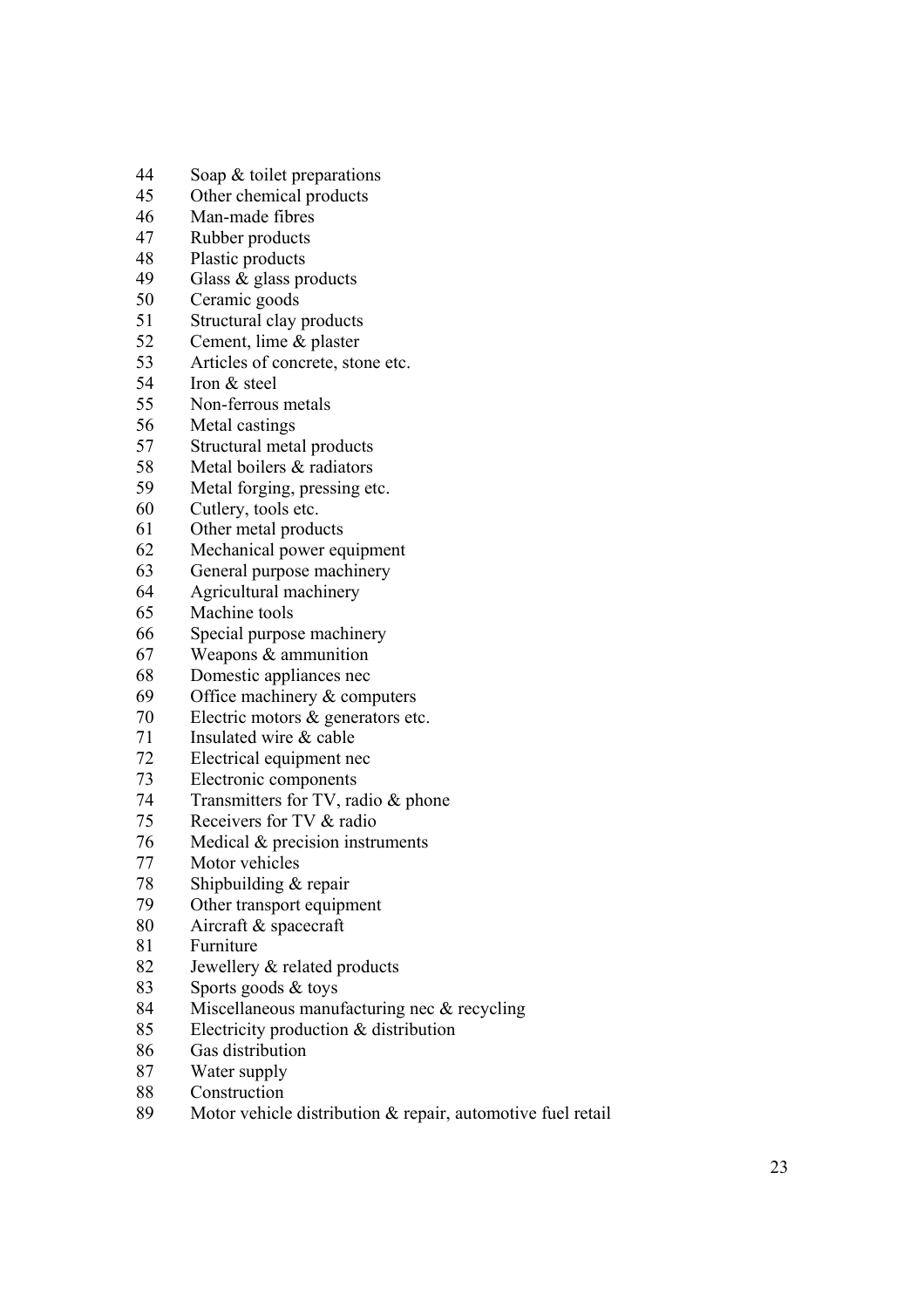- 90 Wholesale distribution
- 91 Retail distribution<br>92 Hotels catering p
- Hotels, catering, pubs etc.
- 93 Railway transport
- 94 Other land transport
- 95 Water transport
- 96 Air transport
- 97 Ancillary transport services
- 98 Postal & courier services
- 99 Telecommunications
- 100 Banking & finance
- 101 Insurance & pension funds
- 102 Auxiliary financial services
- 103 Owning & dealing in real estate
- 104 Letting of dwellings
- 105 Estate agent activities
- 106 Renting of machinery etc.
- 107 Computer services
- 108 Research & development
- 109 Legal activities
- 110 Accountancy services
- 111 Market research, management consultancy
- 112 Architectural activities & technical consultancy
- 113 Advertising
- 114 Other business services
- 115 Public administration & defence
- 116 Education
- 117 Health & veterinary services
- 118 Social work activities
- 119 Sewage & sanitary services
- 120 Membership organisations
- 121 Recreational services
- 122 Other service activities
- 123 Private households with employed persons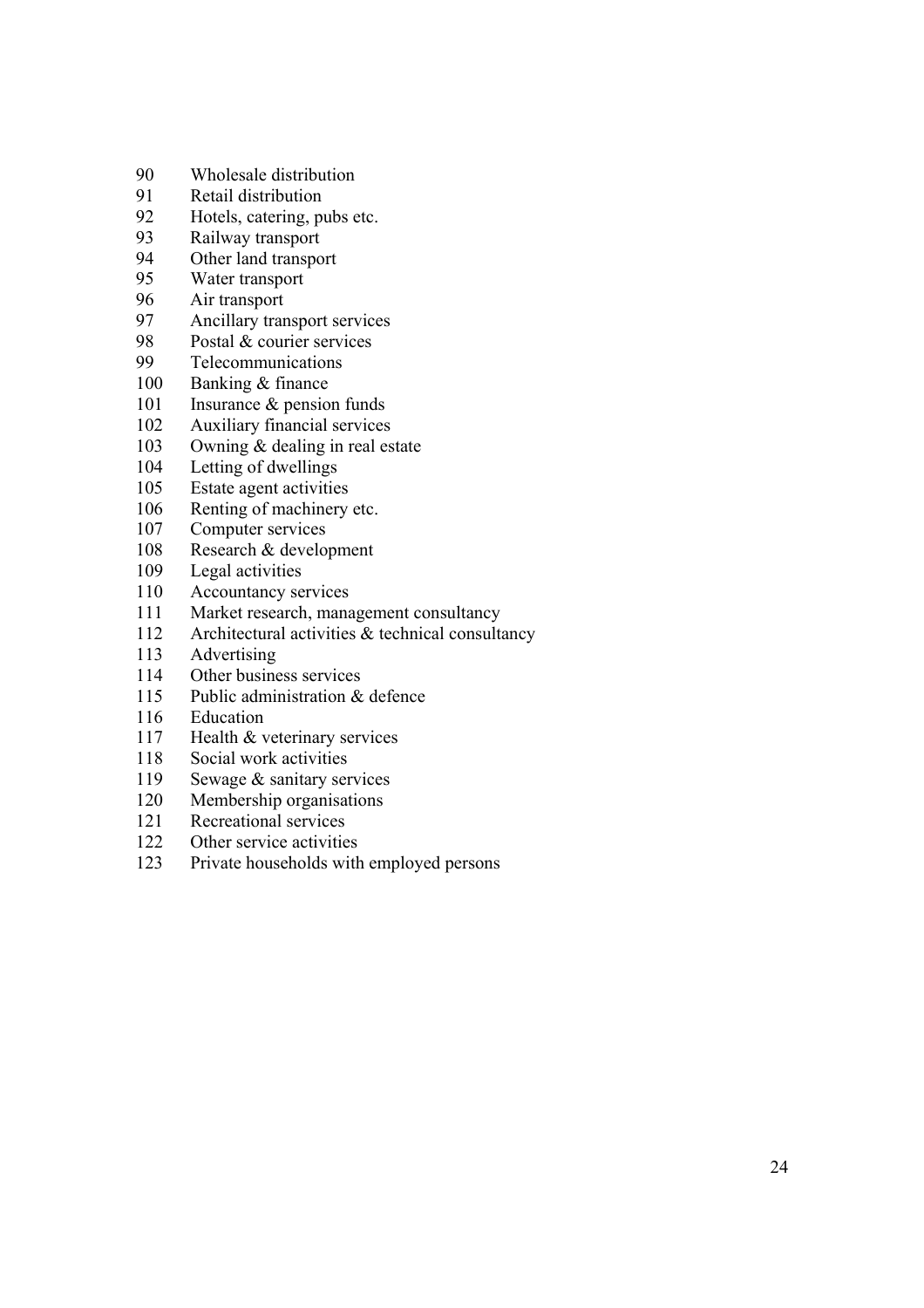#### **References**

- Anderson, A.W. & Manning, T.W., 1983. The Use of Input-Output Analysis in Evaluating Water Resource Development. *Canadian Journal of Agricultural Economics*, 31(1), 15-26.
- Aroche-Reyes, F., 2003. A qualitative input-output method to find basic economic structures. *Papers in Regional Science*, 82(4), 581-590.
- Ayres R. U., 1978. *Resources, Environment and Economics. Applications of the Materials/Energy Balance Principle*, New York: Wiley.
- Ayres R.U., D'Arge R. & Kneese A. V., 1970. *Economics and the Environment: A Materials Balance Approach*, Washington: Resources for the Future.
- Ayres R.U.; Ayres L., 2002. *A Handbook of Industrial Ecology*, Cheltenham: Edward Elgar.
- Ayres R.U.; Simonis U., 1994. *Industrial Metabolism: Restructuring for Sustainable Development*, Tokyo: United Nations University Press.
- Ayres, R. & Shapanka, A., 1976. Explicit technological substitution forecasts in longrange input-output models. *Technological Forecasting and Social Change*, 9(1-2), 113-138.
- Ayres, R.U. & Kneese, A.V., 1971. Economic and Ecological Effects of a Stationary Economy. *Annual Review of Ecology and Systematics*, 2, 1-22.
- Ayres, R.U. & Kneese, A.V., 1969. Production, Consumption, and Externalities. *The American Economic Review*, 59(3), 282-297.
- Barker, T., 1981. Projecting economic structure with a large-scale econometric model. *Futures,*, 13(6), 458-467.
- Barker, T. et al., 1980. The Cambridge multisectoral dynamic odel: An instrument for national economic policy analysis. *Journal of Policy Modeling,*, 2(3), 319-344.
- Barker, T., Ekins, P. & Foxon, T., 2007. Macroeconomic effects of efficiency policies for energy-intensive industries: The case of the UK Climate Change Agreements, 2000â "2010. *Energy Economics,*, 29(4), 760-778.
- Barker, T., Junankar, S. et al., 2007. Carbon leakage from unilateral Environmental Tax Reforms in Europe, 1995â "2005. *Energy Policy,*, 35(12), 6281-6292.
- Cardenete, M.A. & Sancho, F., 2006. Missing links in key sector analysis. *Economic Systems Research*, 18(3), 319-325.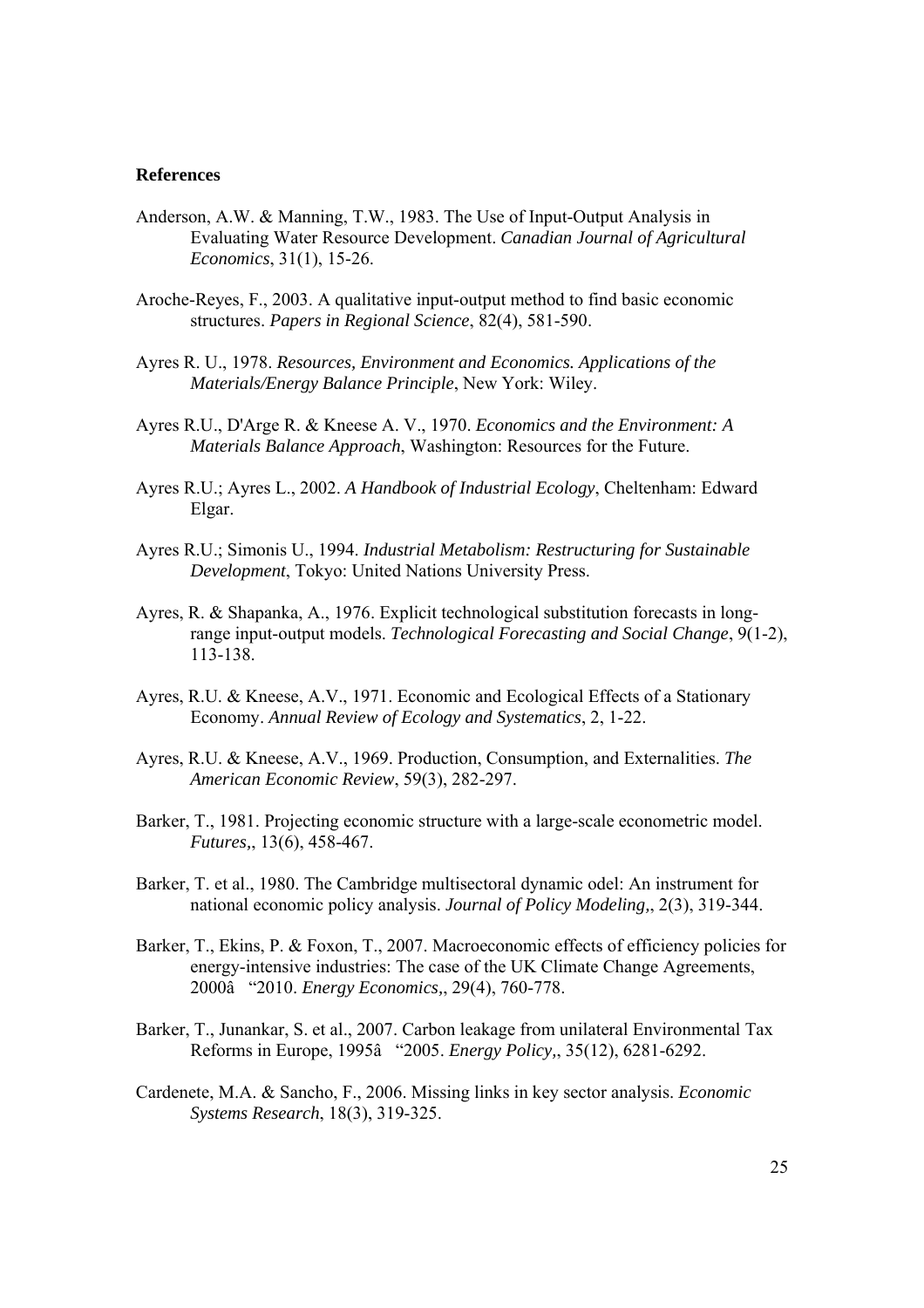Carter, A.P., 1976. *Energy and the Environment. A Structural Analysis*, Brandeis.

- Carter, A.P., 1974. Energy, Environment, and Economic Growth. *The Bell Journal of Economics and Management Science*, 5(2), 578-592.
- Carter, A.P. & Petri, P.A., 1979. Aspects of a new world development strategy II: Factors affecting the long-term prospects of developing nations. *Journal of Policy Modeling*, 1(3), 359-381.
- Daly, H., 2000. *Ecological economics and the ecology of economics : essays in criticism*, Cheltenham: Edward Elgar.
- Dietzenbacher, E. & Velázquez, E., 2007. Analysing Andalusian Virtual Water Trade in an Input–Output Framework. *Regional Studies*, 41(2), 185 - 196.
- Duchin, F., 1992. Industrial input-output analysis: implications for industrial ecology. *Proceedings of the National Academy of Sciences of the United States of America*, 89(3), 851-855.
- Duchin, F., 2004. *Input-Output Economics and Material Flows*, Rensselaer Polytechnic **Institute**
- Duchin, F. & Szyld, D.B., 1985. A DYNAMIC INPUT-OUTPUT MODEL WITH ASSURED POSITIVE OUTPUT(\*). *Metroeconomica*, 37(3), 269-282.
- Duchin, F., 1986. Computers, Input-Output, and the Future. *Journal of Economic Issues*, 20(2), 499-507.
- Duchin, F., 1994. *Household Use and Disposal of Plastics\_an\_Input\_Output\_Case\_Study\_for\_New\_York\_City*, New York University.
- Duchin, F., 1998. *Structural Economics: Measuring Change in Technology, Lifestyles and the Environment*, Island Press.
- Duchin, F., 1990. The conversion of biological materials and wastes to useful products. *Structural Change and Economic Dynamics*, 1(2), 243-261.
- Duchin, F. & Hertwich, E., 2003. Industrial Ecology. Available at: http://www.ecoeco.org/education\_encyclopedia.php.
- Ferrer, G. & Ayres, R.U., 2000. The impact of remanufacturing in the economy. *Ecological Economics*, 32(3), 413-429.

Fischer-Kowalski, M., 1998. Society's Metabolism: The Intellectual History of Materials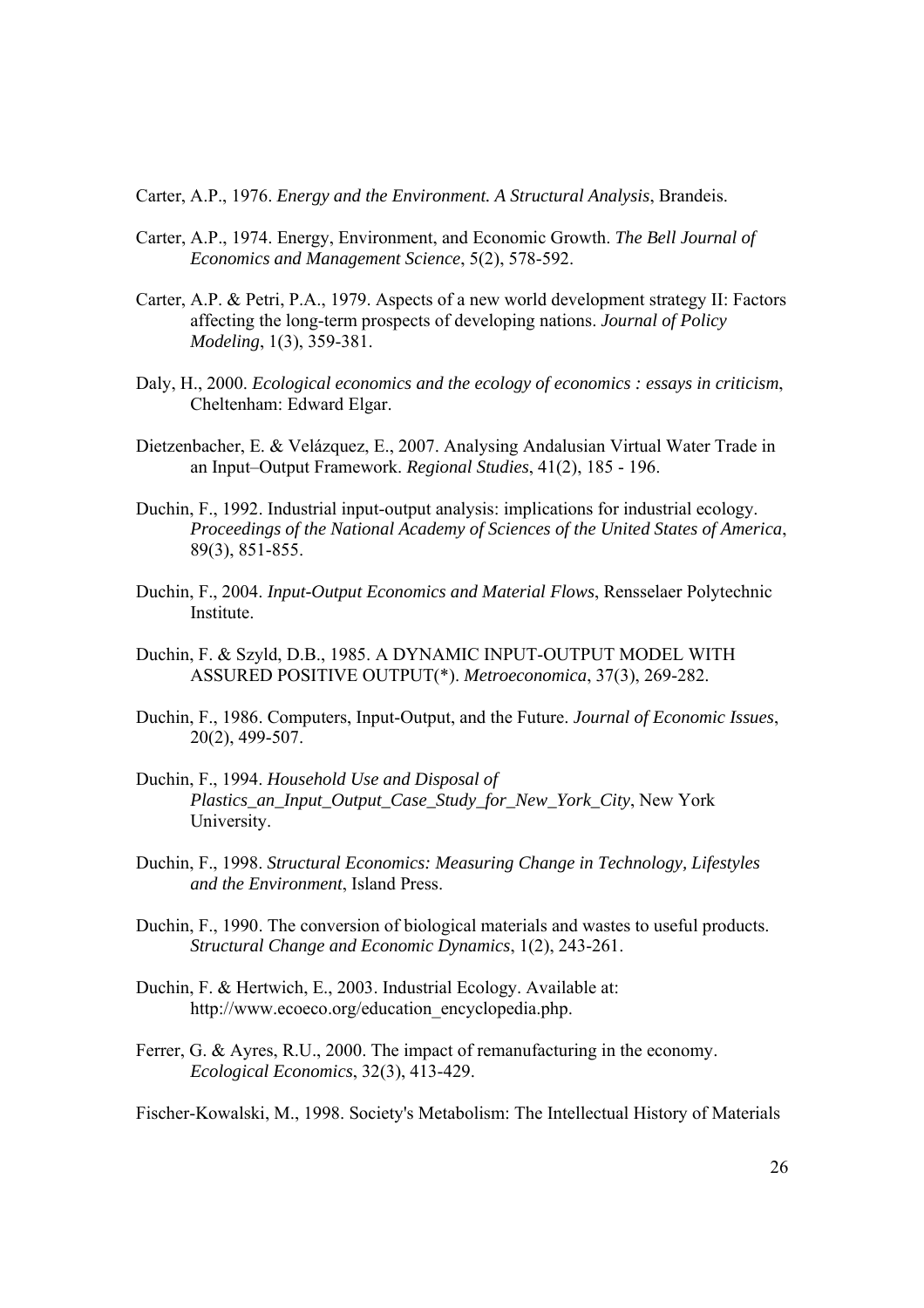Flow Analysis, Part I, 1860-1970. *Journal of Industrial Ecology*, 2(1), 61-78.

- Fischer-Kowalski, M. & Hattler, W., 1998. Society's Metabolism: The Intellectual History of Materials Flow Analysis, Part II, 1970-1998. *Journal of Industrial Ecology*, 2(4), 107-136.
- Fontela, E., 1989. Industrial structures and economic growth: an input-output perspective. *Economic Systems Research*, 1(1), 45-68.
- Forsund, F.R. & Strom, S., 1976. The generation of residual flows in Norway: an inputoutput approach. *Journal of Environmental Economics and Management*, 3(2), 129-141.
- Gay, P.W. & Proops, J.L.R., 1993. Carbon dioxide production by the UK economy: An input-output assessment. *Applied Energy,*, 44(2), 113-130.
- Giljum, S., 2004. Trade, Materials Flows, and Economic Development in the South: The Example of Chile. *Journal of Industrial Ecology*, 8(1-2), 241-261.
- Giljum, S. & Hubacek, K., 2004. Alternative Approaches of Physical Input–Output Analysis to Estimate Primary Material Inputs of Production and Consumption Activities. *Economic Systems Research*, 16(3), 301 - 310.
- Graedel, T.E. & Allenby, B.R., 2002. *Industrial Ecology*, Prentice Hall.
- Gutmanis, I., 1975. Input-output models in economic and environmental policy analyses. *Proceedings of the IEEE*, 63(3), 431-437.
- Herendeen, R. & Tanaka, J., 1976. Energy cost of living. *Energy,*, 1(2), 165-178.
- Hewings, G.J.D. et al., 1989. Key sectors and structural change in the Brazilian economy: A comparison of alternative approaches and their policy implications. *Journal of Policy Modeling,*, 11(1), 67-90.
- Hirschman, A., 1958. *The Strategy of Economic Development*, Yale University Press.
- Hoekstra R., 2005. *Economic Growth, Material Flows and the Environment. New Applications of Structural Decomposition Analysis and Physical Input-Output Tables*, Edward Elgar.
- Hoekstra, R. & van den Bergh, J.C., 2002. Structural Decomposition Analysis of Physical Flows in the Economy. *Environmental and Resource Economics*, 23(3), 357-378.
- Janssen, R., 1993. *Multiobjective Decision Support for Environmental Management*, Kluwer Academic Publishers.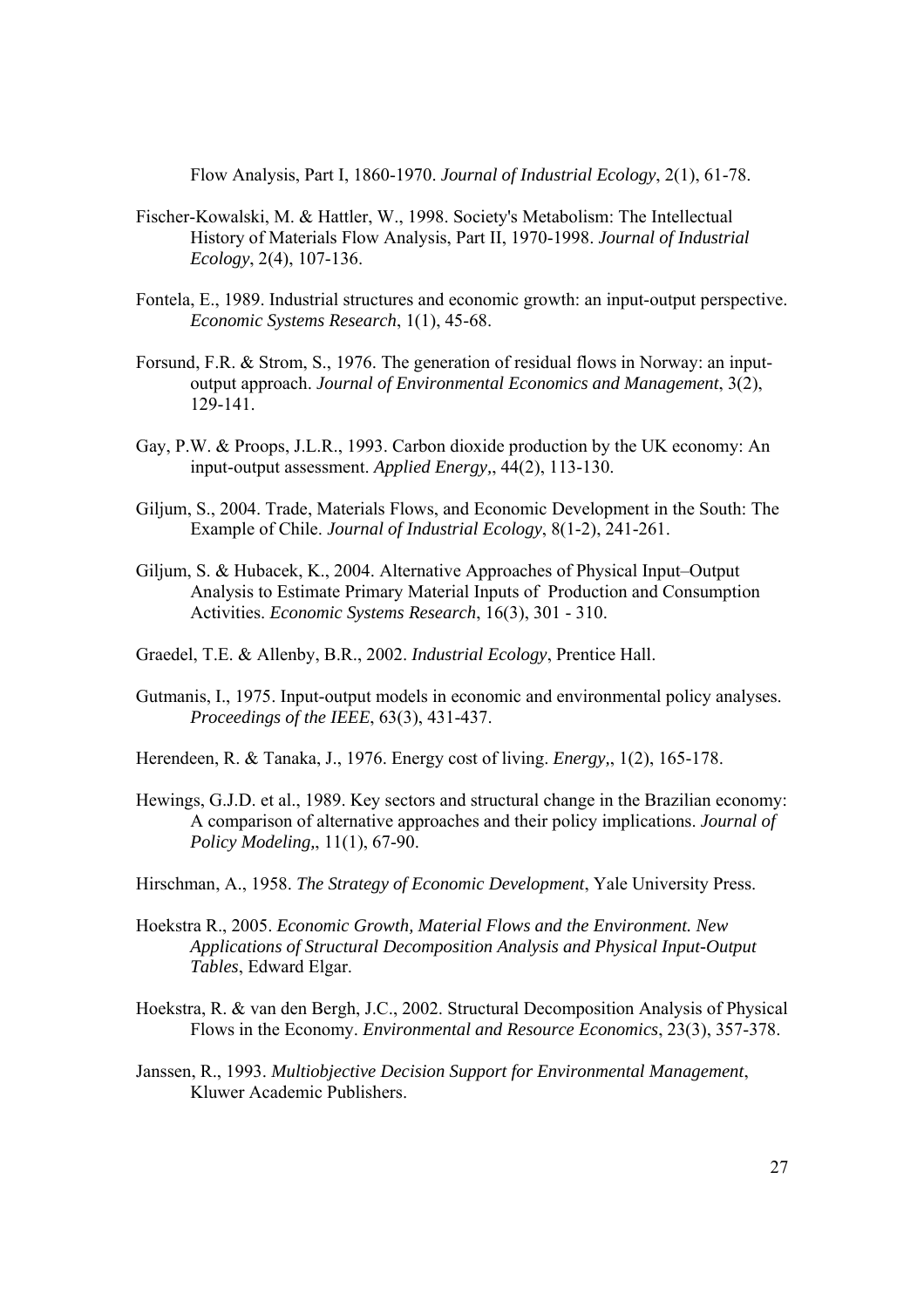- Jasny, N., 1962. The Russian Economic 'Balance' and Input-Output Analysis: A Historical Comment. *Soviet Studies*, 14(1), 75-80.
- Kananen, I. et al., 1990. Multiple Objective Analysis of Input-Output Models for Emergency Management. *OPERATIONS RESEARCH*, 38(2), 193-201.
- Kondo, Y. & Nakamura, S., 2005. Waste inputâ "output linear programming model with its application to eco-efficiency analysis. *Economic Systems Research*, 17(4), 393- 408.
- Kossov, V.V., 1964. Regional Input-Output Analysis in the U.S.S.R. *Papers in Regional Science*, 14(1), 175-181.
- Lantner, R. & Carluer, F., 2004. Spatial dominance: a new approach to the estimation of interconnectedness in regional input-output tables. *The Annals of Regional Science*, 38(3), 451-467.
- Lenzen M. & Foran B., 2001. An input-output analysis of Australian water usage. *Water Policy*, 3, 321-340.
- Lenzen, M., 2003. Environmentally important paths, linkages and key sectors in the Australian economy. *Structural Change and Economic Dynamics,*, 14(1), 1-34.
- Lenzen, M., 2009. Understanding virtual water flows: A multiregion input-output case study of Victoria. *Water Resour. Res.*, 45(9), W09416.
- Leontief, W., 1970. Environmental Repercussions and the Economic Structure: An Input-Output Approach. *The Review of Economics and Statistics*, 52(3), 262-271.
- Leontief, W., 1977a. Natural Resources, Environmental Disruption, and Growth Prospects of the Developed and Less Developed Countries. *Bulletin of the American Academy of Arts and Sciences*, 30(8), 20-30.
- Leontief, W., 1977b. NATURAL RESOURCES, ENVIRONMENTAL DISRUPTION, AND THE FUTURE WORLD ECONOMY. *Journal of International Affairs*, 31(2), 267.
- Leontief, W., 1936. Quantitative Input and Output Relations in the Economic Systems of the United States. *The Review of Economics and Statistics*, 18(3), 105-125.
- Leontief, W., 1949. Recent Developments in the Study of Interindustrial Relationships. *The American Economic Review*, 39(3), 211-225.
- Leontief, W., 1952. Some Basic Problems of Stuctural Analysis. *The Review of Economics and Statistics*, 34(1), 1-9.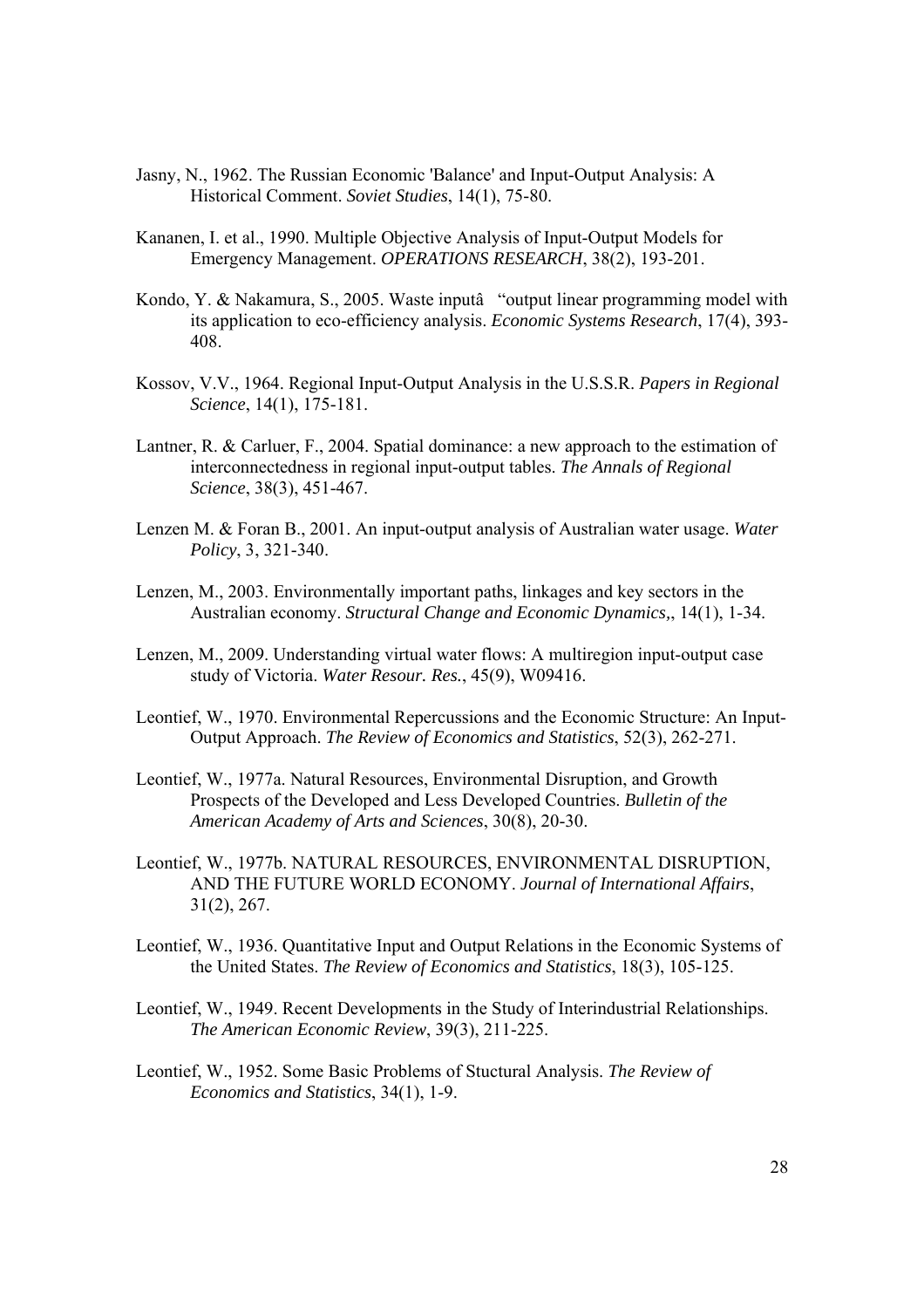- Leontief, W., 1974. Structure of the World Economy. Outline of a Simple Input-Output Formulation. *The Swedish Journal of Economics*, 76(4), 387-401.
- Leontief, W., 1977. *The Future of the World Economy: A United Nations Study*, Oxford University Press.
- Leontief, W. & Duchin, F., 1986. *The Future Impact of Automation on Workers*, Oxford University Press USA.
- Leontief, W.W. & Ford, D., 1972. Air Pollution and the Economic Structure: Empirical Results of Input-Output Computations. In *A. Brody and A.P. Carter (eds) Input-Output Techniques*. Amsterdam: North-Holland.
- Luptáčik, M. & Böhm, B., 1994. An environmental input-output model with multiple criteria. *Annals of Operations Research*, 54(1), 119-127.
- Madlener, R. & Stagl, S., 2005. Sustainability-guided promotion of renewable electricity generation. *Ecological Economics,*, 53(2), 147-167.
- Moffatt I. & Hanley N., 2001. Modelling sustainable development: systems dynamic and input-ouput approaches. *Environmental Modelling and Software with Environment Data News*, 16, 545-557.
- Munda, G., 1995. *Multicriteria Evaluation in a Fuzzy Environment*, Heidelberg: Physica-Verlag.
- Munda, G., 2005. Multiple Criteria Decision Analysis and Sustainable Development. In *Multiple-criteria decision analysis. State of the art surveys*. New York: Springer, pp. 953-986.
- Nakamura, S., 1999. An interindustry approach to analyzing economic and environmental effects of the recycling of waste. *Ecological Economics*, 28(1), 133-145.
- Nakamura, S. & Kondo, Y., 2006. A waste input-output life-cycle cost analysis of the recycling of end-of-life electrical home appliances. *Ecological Economics*, 57(3), 494-506.
- Nakamura, S. & Kondo, Y., 2002. Recycling, landfill consumption, and CO2 emission: analysis by waste input–output model. *Journal of Material Cycles and Waste Management*, 4(1), 2-11.
- Park, S., 1982. An input-output framework for analysing energy consumption. *Energy Economics*, 4(2), 105-110.
- Peters, G.P. & Hertwich, E.G., 2006. Pollution embodied in trade: The Norwegian case.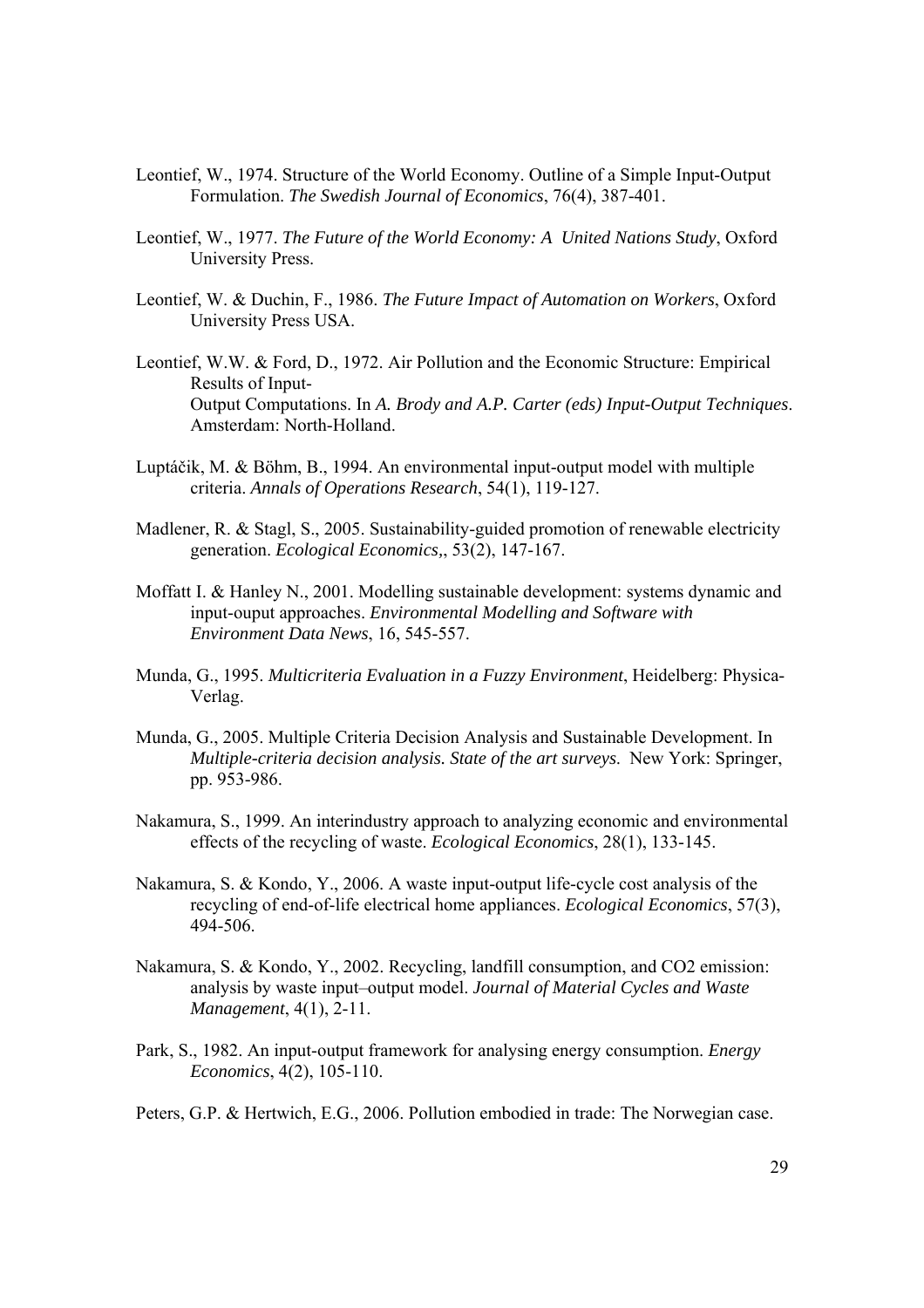*Global Environmental Change*, 16(4), 379-387.

- Petri, P.A., 1977. An introduction to the structure and application of the United Nations world model. *Applied Mathematical Modelling*, 1(5), 261-267.
- Polenske, K.R. & Lin, X., 1993. Conserving energy to reduce carbon dioxide emissions in China. *Structural Change and Economic Dynamics*, 4(2), 249-265.
- Proops, 1984. Modelling the energy-output ratio. *Energy Economics,*, 6(1), 47-51.
- Proops, J.L.R., 1977. Input-output analysis and energy intensities: a comparison of some methodologies. *Applied Mathematical Modelling,*, 1(4), 181-186.
- Raa, T.T., 1986. Applied dynamic input-output with distributed activities. *European Economic Review*, 30(4), 805-831.
- Rasmussen, P., 1956. *Studies in Intersectoral Relations*, North-Holland.
- Rey, G. & Tilanus, C.B., 1963. Input-Output Forecasts for the Netherlands, 1949-1958. *Econometrica*, 31(3), 454-463.
- Roy, B., 1985. *Methodologie multicritere d'aide a la decision*, Paris: Economica.
- Schäfer, D. & Stahmer, C., 1989. Inputâ "Output Model for the Analysis of Environmental Protection Activities. *Economic Systems Research*, 1(2), 203-228.
- Shmelev, S. & Powell, J., 2006. Ecological-economic modelling for strategic regional waste management systems. *Ecological Economics*, 59(1), 115-130.
- Shmelev, S.E. & Rodríguez-Labajos, B., 2009. Dynamic multidimensional assessment of sustainability at the macro level: The case of Austria. *Ecological Economics*, 68(10), 2560-2573.
- Simpson, D. & Tsukui, J., 1965. The Fundamental Structure of Input-Output Tables, An International Comparison. *The Review of Economics and Statistics*, 47(4), 434- 446.
- Söderbaum, P., 2000. *Ecological economics : a political economics approach to environment and development*, London: Earthscan.
- Sonis, M. et al., 1995. Linkages, Key Sectors, and Structural Change: Some New Perspectives. *The Developing Economies*, 33(3), 243-246.
- Sonis, M. & Hewings, G.J.D., 1998. Economic complexity as network complication: Multiregional input-output structural path analysis. *The Annals of Regional Science*, 32(3), 407-436.